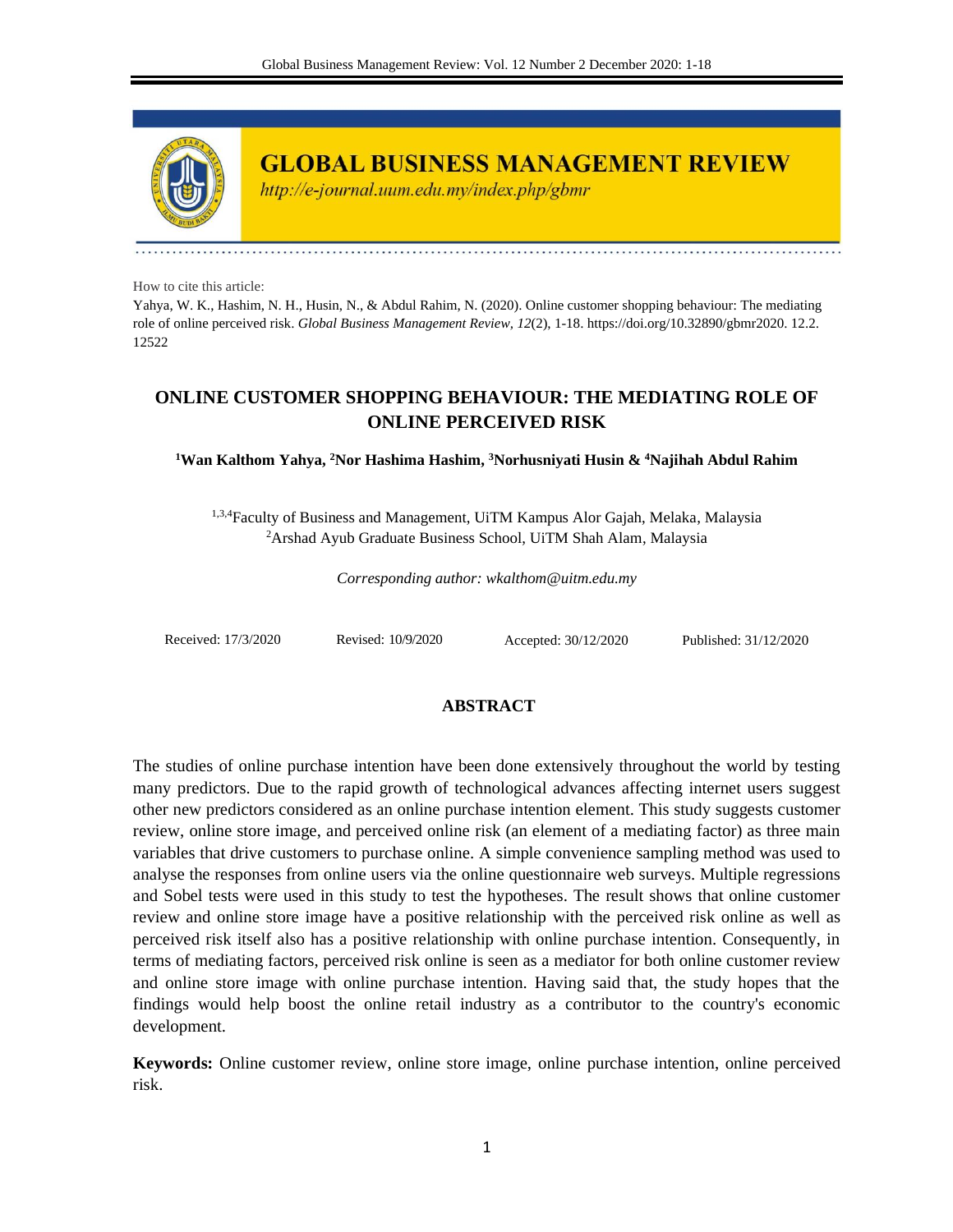## **INTRODUCTION**

Traditional shopping is time consuming if the consumer cannot decide what to buy. Instead, online shopping is a facility that allows consumers to shop anytime and anywhere. Traditional approaches are identified to rely on word of mouth (WOM) among customers who are satisfied to influence prospective buyers. With that, shop owners will invest in improving their storefront image in terms of decor, appearance, maintaining good relationships with customers, and welcoming buyers to buy from their store. Now, when more customers opt for online shopping, researchers find it interesting to investigate on how the electronic word of mouth (e-WOM), also known as customer reviews and online store images, affects customers' intentions to shop online (Luo, Ba & Zhang 2012; King, Racherla & Bush 2014; Matute, Polo-Redondo, & Utrillas 2016; Hussain., Guangju, Muhammad, Ilyas, Mustafa & Jianzhou 2018).

Previously, empirical studies (Wu, Lee, Fu & Wang, 2014; Hasan 2016; Wu, Ke & Nguyen 2018) have identified through tested customer surveys, images of online stores have influenced online shopping behaviour among customers, but there is a gap in reviewing the effect of customer reviews and online store images. This study investigates further the impact of customer reviews on online store images and the best online store image effects in affecting customers to write reviews. In addition, customer perceptions about online shopping safety also tend to affect their desire to purchase online because they are terrified of the risks that they may face in the online shopping process and this may affect the intent of their purchase. The level of customer confidence to engage in online shopping takes place when there are security and reliability of the transaction through the web and it is called a transaction risk (Bianchi & Andrews, 2012). Concerns about privacy and security are among the key factors that influence the level of trust and confidence of consumers in online shopping as they seek protection against the risk of misuse of personal information, financial loss or fraudulent activities. Therefore, the study also examines the role of online perceived risk as mediation in the online shopping process.

This study uses a Theory of Planned Behaviour (TPB) that has been developed from the theory of reasoned action (TRA) introduced by Fieshbein and Ajzen (1975). Eventually, Pavlou and Fygenson (2006) examined the use of e-commerce users using TPB and the results showed that TPB predicted the attitude and behaviour of users. Thus, this study is designed to examine the relationship between the two variables discussed; online customer reviews and online store images in identifying the intentions to buy online mediated by the online perceived risk and is expected to explain what encourages Malaysian customers to buy.

## **LITERATURE REVIEW**

## **Online Customer Review (OCR)**

Word of mouth (WOM) has been widely identified as a source of non-commercial and reliable information that has a significant influence on the creation of a consumer attitude and purchase behaviour. Consumers require social interactions, economic incentives, and value-enhancing selfesteem as the major drivers of eWOM engagement (Hussaina et al., 2018). With the rapid growth of the internet, online customer review or also known as eWOM has appeared as a mode for consumers to involve in noncommercial advertising, sharing and discussing a personal involvement on products and certain brands. It provides important information to influence other people's purchasing decisions (Zhang, Cheung, & Lee, 2014). eWOM is a medium of communication among the customers amplifying the value of customer perceptions and customer loyalty intentions toward the marketer's online products.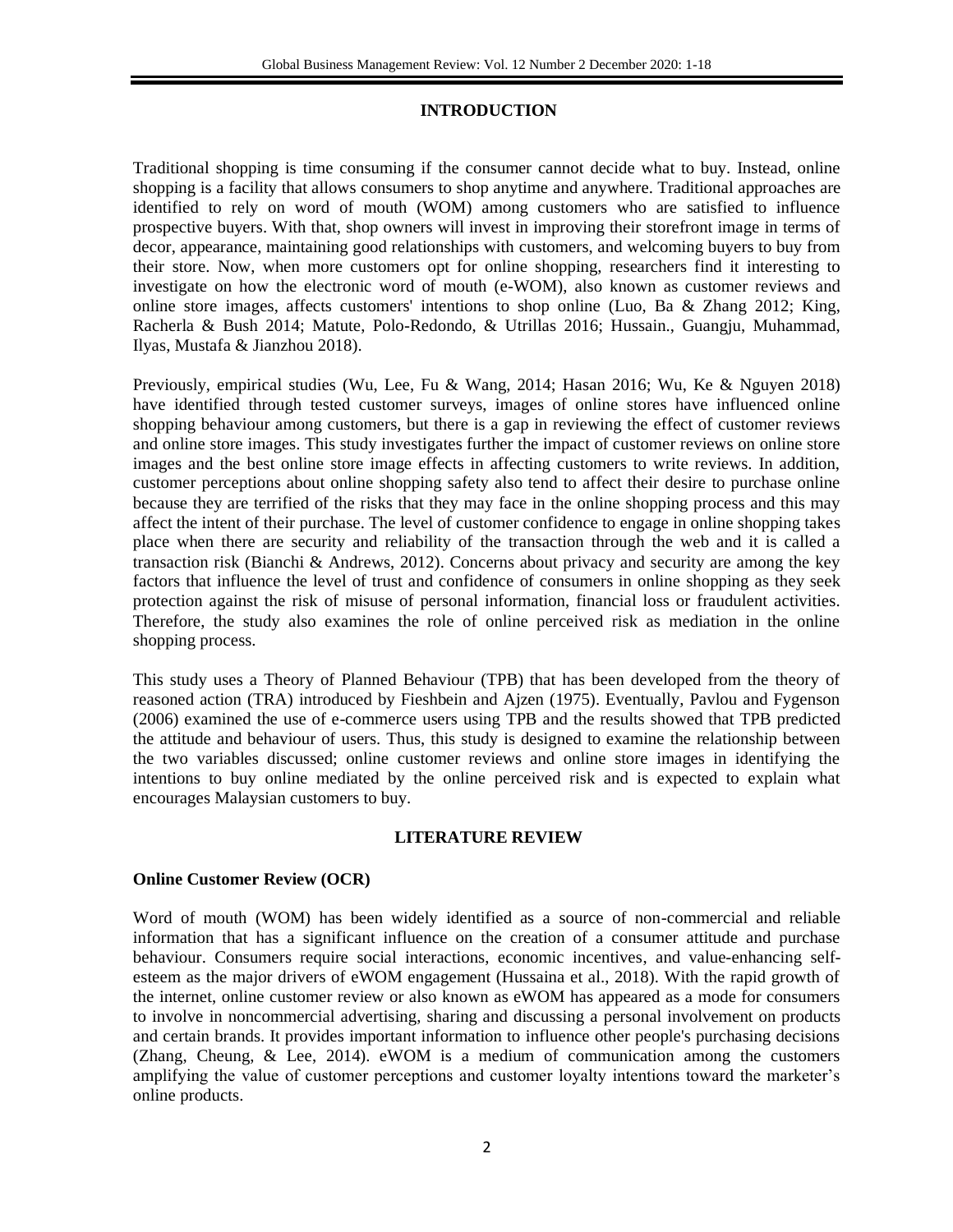Typically, retailers ask customers who have used a product or service to rate it in the form of text (for example, a statement form) or give a rating in the form of figures such as star ratings on the retailer's website. The customer review functions are divided into two; first, the review provides product/service information and secondly, the survey leads to suggestions from an experienced customer's perspective. Written reviews offer more informative information as it describes emotions, feelings and facts to readers, while numeric reviews appear in standardized scales and coded assessments (Hu, Koh, & Reddy, 2014). Since customers provide non-coercion or pressured reviews from the seller, therefore, the reviews are purer, sincere, have greater credibility value, more easily associated with and more likely to arouse customer's buying intention. To and Ho (2014), Jimenez and Mendoza (2013) and Maxham (2001) were among researchers who had tested the positive impact of customer surveys on online buying behaviour. eWOM and purchase intentions are found to be important, which suggests that social media interactions among clients generate eWOM that affect the intent of consumer purchases. Zhang and Hanks (2018) identified that with positive eWOM, products will be more informative and because of that, consumers will portray more positive, encouraging attitudes and purchasing intention. Significantly, positive eWOM influences positive attitudes towards the products (Tata, Prashar & Gupta 2019). Kunja and GVRK (2018) specified that interactions of the social media amongst the customers generate a constructive link between eWOM and consumers' purchase intention. Similarly, study done by Arif (2019), pointed out that eWOM and brand images are noticeable and positively affect the intent of customers' purchases. Likewise, Gruena, Talai, Osmonbekov and Czaplewskia (2006), suggested that customers realize the effects of eWOM on the customers' view of the product values and the likelihood to recommend the product, but does not affect the intention of consumer buying behaviour. Zhu, Li, Wang, He and Tian (2020) discovered that quality information from positive online surveys has a more significant effect on online purchase intentions.

### **Online Store Image (OSI)**

Store image is defined as a brand name set associated with a store in the user's memory. An online store image functions as a collective diversity or component making of a store image (Van der Heijden & Verhagen, 2004). Studies have been conducted to examine the relationship between the store image and the customer's intention to purchase. Consumers are considered at risk when they shop at an online store as compared to shopping at conventional stores (Zheng, Favier, Huang, & Coat, 2012). Therefore, consumers choose to shop at conventional stores instead of online stores. Aghekyan-Simonian, Forsythe, Kwon and Chattaraman (2012) concluded that shop images have been certified to reduce the financial risk in both clothing items for the brick and mortar store environment and online shopping. One of the recommendations suggests that an online business entity should have a distinct set of components as a way for customers to recognize that virtual store businesses are completely different from each other (Verhagen & van Dolen, 2009). The consequences of positive online store image are able to foster the senses of usefulness, enjoyment, ease-of-use, trust, familiarity and settlement performance from online retailers (Chen  $\&$  Teng, 2013). Online store image components include online store use, online store fun, online usage facility, online store style, online store understanding, online store trusts, and online shop solutions (Van der Heijden & Verhagen, 2004). Past researchers have empirically tested the important and positive relationships between store images and online purchase intention (Aghekyan-Simonian et al., 2012; Verhagen & van Dolen, 2009; and Van der Heijden & Verhagen, 2004). A constructive image of online stores is important for store sellers as it creates a sense of safe and secure when consumers shop based on favorable online store images (Akroush & Al-Debei, 2015). Furthermore, a dazzling technique of positive word-of mouth will generate positive online store image (Zheng et al., 2012).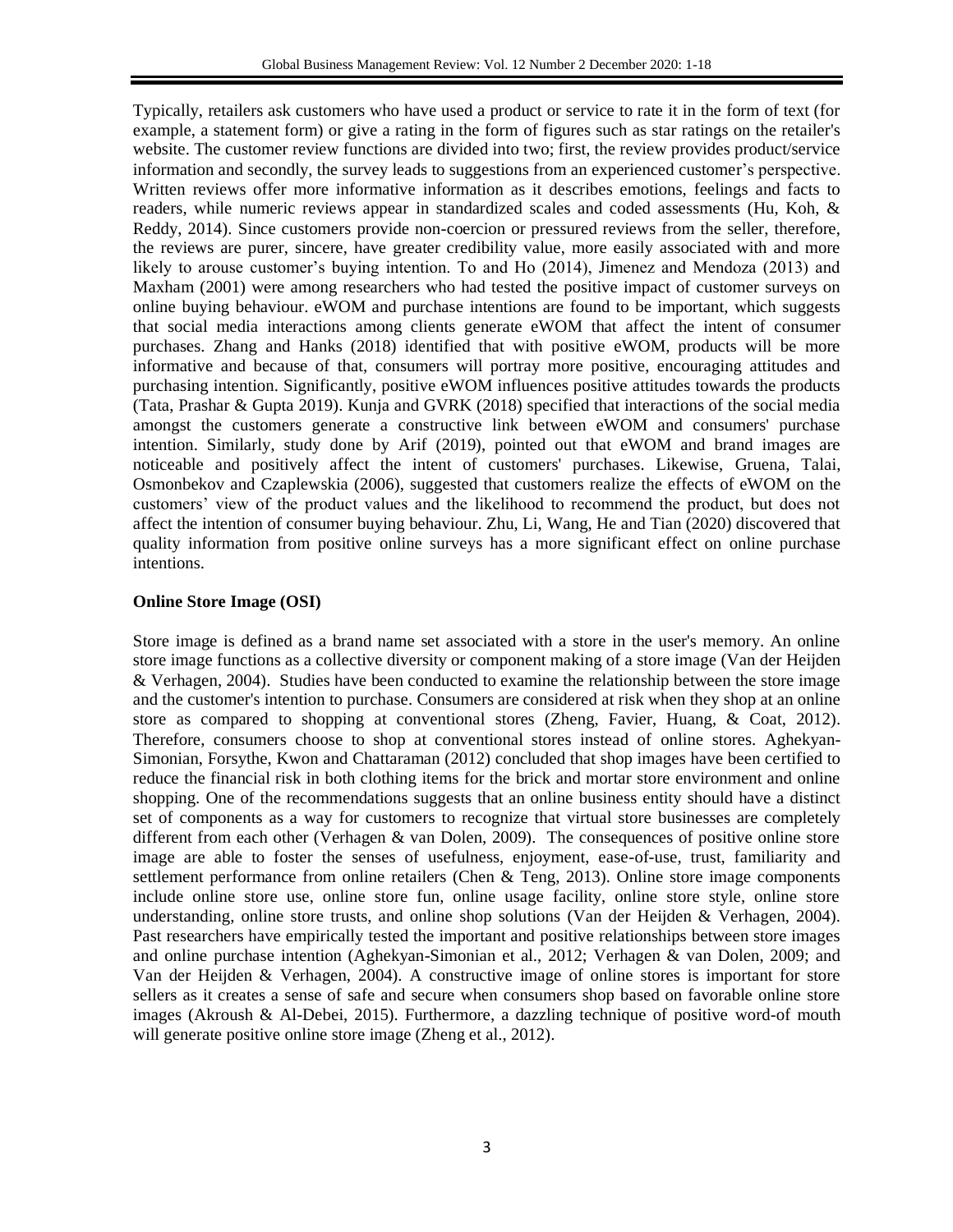### **Online Perceived Risk (OPR)**

Perceived risk is the individual subjective faith about possible harmful effect from the purchase decision or behaviour which cannot be forecasted with assurance (Diallo, 2012). It is also a consumer's expectation of the loss to be incurred. During the shopping process, consumers are overwhelmed by the perceived risk and consumers' behaviour for online shopping is influenced by their willingness to bear the risks that may occur during the closing of any transaction made on the web. Online risk is a situation where users need to be confident with the technology involved to begin the task of finding and buying what they seek (Bianchi & Andrews, 2011). In order to reduce their hesitation and risks related with their shopping options, consumers depend on the risk reducing signals such as good brands or store reputations (Aghekyan-Simonian et al., 2012). Additionally, the risks in online transactions are likely to arise from the inability of users to examine and compare product quality and provide personal information that needs to be uploaded on the web (D'Alessandro, Girardi & Tiangsoongnern, 2012) To make online purchases, among the major factors affecting the behaviour of users to engage them are safety and privacy concerns (Komiak & Benbasat, 2004).

Privacy is identified as protecting user information from being infringed or being accessed by other users, systems or networks while security is described as a situation that guarantees or makes security, protection, guard or defend (Kim, 2005). In term of consumer behaviour in online shopping, privacy concerns will be more geared towards factors such as personal detail, credit card and bank account numbers or other related information that may be misused by third parties. Any attempt to misuse this information can cause an unpleasant feeling thus reducing the level of consumer confidence in online shopping services. The higher the risk perception that consumers encounter, there are less chances for them to proceed with their purchase decisions. Tanadi, Samadi and Gharleghi (2015) argued probable cause of bad decisions made by making purchases in online shopping can make consumers feel uncomfortable and would reduce the level of consumer confidence to shop online.

### **Online purchase intentions (OPI)**

Consumer purchase intention denotes the effort to purchase goods or service. Grewal, Krishnan, Baker and Borin (1998) purported that purchase intention is a commonly used predictor of subsequent buying and it supports the tie among purchase intention and store image The intention to purchase online is the major consequence of various online shopping context factors (Ling, Chai & Piew, 2010). Pappas (2016) stated that the trust between online retailers and consumers is very important as these relationships can drive purchasing intentions. In addition, Pappas (2016) concluded that intention is often recognised as an end-user buying behavior to purchase online, therefore, it is vital for retailers to comprehend its importance.

Users who choose online purchases will expect to enjoy more online environments than physical environments (Lin, 2011). Among other factors of online purchases being preferred are the ease of use and usefulness (Childers, Carr, Peck  $& Carson 2001$ ). Widely around the world, studies have been conducted on purchase intention tested for many predictions. However, due to the rapid development of technology that affects internet users, new predictors need to be considered as elements of online purchase intentions. This study suggests customer reviews and online image are regarded as the key advances to clarify customers' motivation to buy online together with online perceived risks as the mediating factor. Twenty years ago, Li, Kuo and Russell, (1999) reviewed demographic factors such as age, gender and education regarding the use of online purchase customers. In fact, an earlier online purchase experience has also been recognized as having a significant effect on the purchase intention in the Western context (Shim, Gehrt & Lotz, 2001). Ling et al. (2010) argued that the important outcomes of shopping orientation through online purchase intentions do not only occur in the West, but also in other parts of the world such as Malaysia.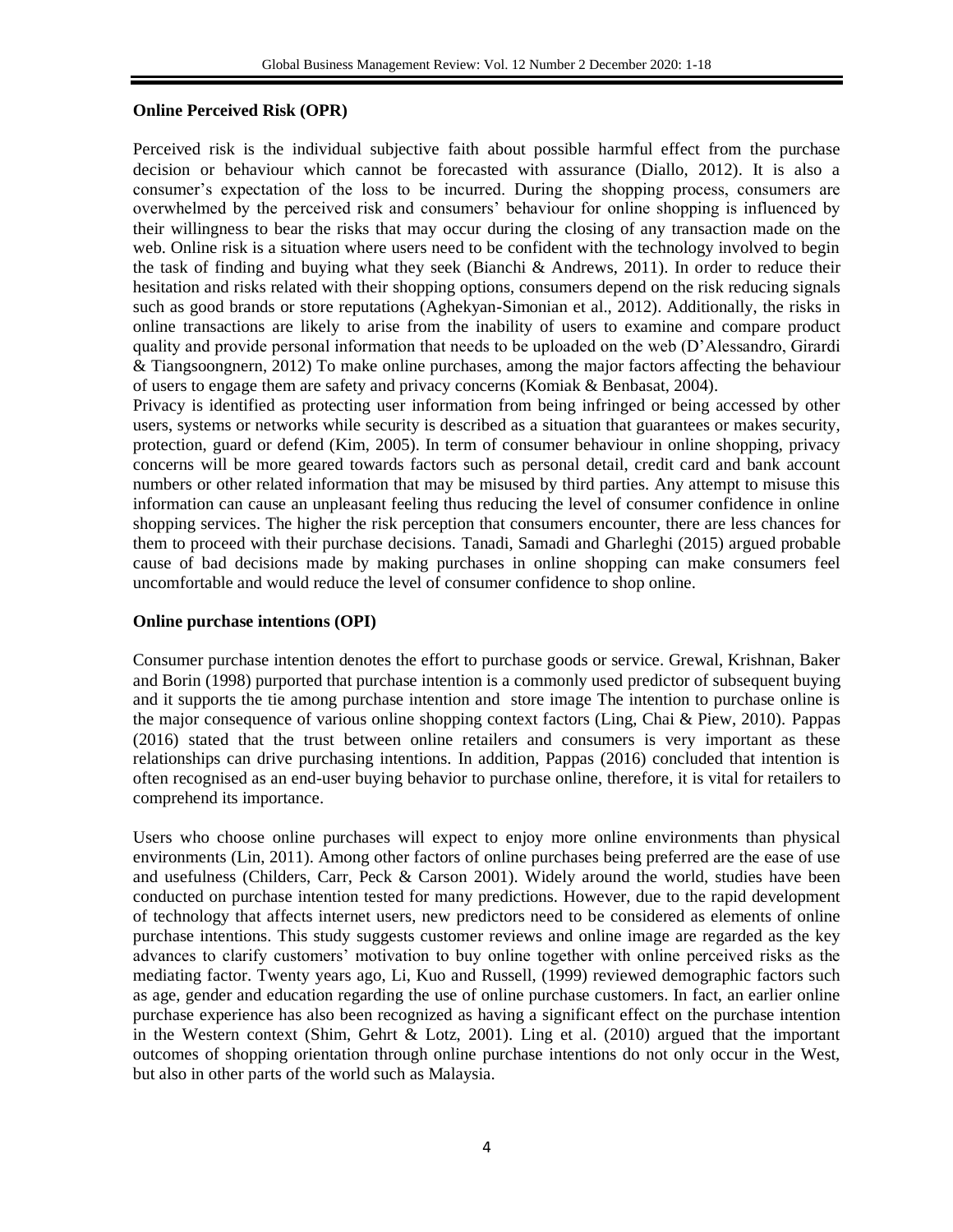### **Relationship between OCR and OPR**

Due to the uncertainty of seller behaviour or risk of losing personal information through hacker attacks, users often hesitate on transactions with online sellers (McKnight, Choudhury & Kacmar, 2002). Therefore, in helping users conquer the risks and uncertainties they perceived, trust indicates a crucial function. Consequently, Dhanasobhon, Chen and Smith (2007) conducted a research on online transactions, it is discovered that an online assessment message helps consumers to make purchase decisions. eWOM proposes users a useful and handy means in making assessment and lessen the risk (Gellerstedt  $\&$  Arvemo, 2019). Hence, the online customer reviews or electronic words from the mouth (eWOM) are very important to consumers before they decide to buy online due to the risks they will bear. Such risks will generally affect the user's trust behaviour. If users feel more at risk, they will ask more questions or request for further information to confirm the details in the eWOM. But if users feel that the risk that they are facing are low, then their readiness to purchase goods or services will be higher.

The understanding on online behaviour of the eWOM's positive and negative impact can benefit marketers in their quest to market and sell their products online. The perceived risk is a blend of consumer result on their buying decisions and readiness to receive possible consequences. Hussain et al., (2018) and Liang (2015) pointed out that the eWOM has a positive influence on the perceived risk based on their study of electronic oral communication and understanding repurchase intention.

## **Relationship Between OSI and OPR**

When shopping online, the inability to examine the products would increase the perceived risk as consumers are unable to use their five senses before purchasing. Therefore, online store image plays the role in how the users evaluate the store founded on its practical potentials and environmental features. Online store image can be determined by user images based on website design and functionality, product or service and how communication occurs between online retailers and online users (Akroush & Al-Debei, 2015). According to Tan (1999), to reduce perceived risk when purchasing online, the online customers tend to purchase famous brand name products from famous portal webs. Thus, it can be concluded that in order to reduce perceived risk, the product brand image and online store image play an important role. Meanwhile, perceived risk consists of two uncertain support factors and negative results (Cocx & Rich, 1964) and the result of consumer's bad feelings or difficulties due to online shopping activity (Ariff, Sylvester, Zakuan, Ismail & Ali, 2014; Hong, Zulkiffli & Hamsani, 2016).

## **Relationship Between OPR and OPI**

The consumer buys online shopping behaviour, including the perception of risk, has become a significant research topic since the growth of the internet with the world popularity of online shopping increased by 44.3% in 2017 (Saleh, 2017) and it is the third most favoured internet activity (Li & Zhang, 2002). Studies identified that purchasing product online always make consumer feel uneasy due to the risk that they might encounter. In fact, consumers continue to feel that using the internet to buy is risky (McCole, Ramsey, & Williams, 2010; Bianchi & Andrews, 2012). Risk means there will be a chance that the actual results will differ from what is expected (Athearn, 1971). Hence, the perceived risk that is strongly considered in interpreting customer behaviour and the unwillingness of consumers to buy online can be considered as a direct impact of the perceived risk (Gerber, Ward & Goedhals, 2014). Van der Heijden, Verhagen and Creemers (2003), discovered that perceived risk has a negative impact on consumers' attitude or intention to purchase online. Similarly, Zhang, Tan, Xu and Tan (2012), Masoud (2013), and Ariff et al., (2014) identified that the intention to shop online were affected by perceived risk. As expected, the greater the perceived risk, the lower the online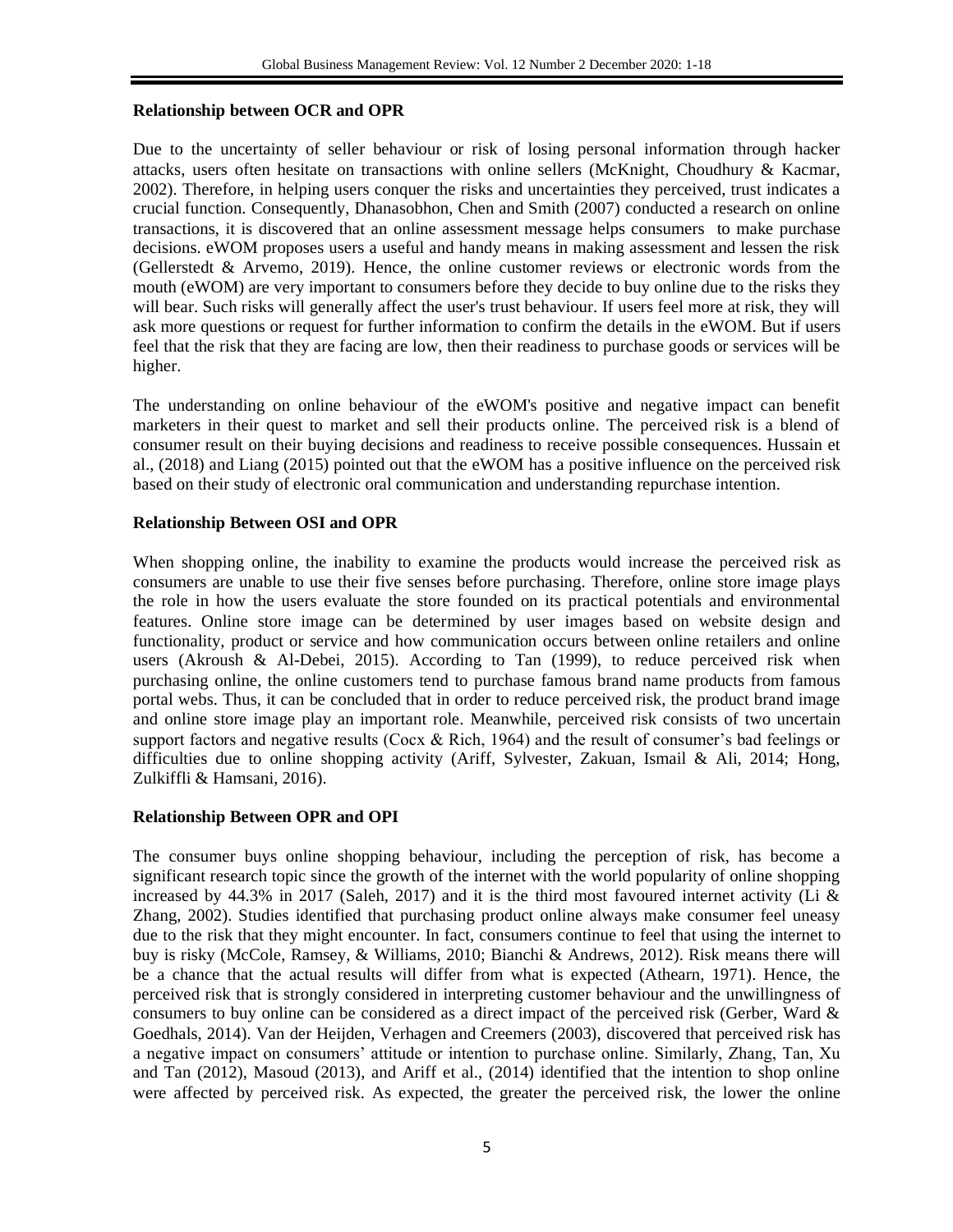purchase intention. Thus, perceived risk has an extreme potential to influence consumers' purchase intention.

## **Mediating Effect of OPR between OCR and OPI**

Pavlou and Fygenson (2006) discovered that online transactions are the relationship between intention and behaviour that assume people are trying to make rational decisions based on existing information (eWOM for example). Customers who choose an online website to shop depend on what the previous user-generated content called reviews to make a purchase decision each time. Basically, customers' intentions to buy online rely on previous reviews or eWOM results. Users feel less confident and threatened with online stores because two-way communication does not exist, and they depend solely on the eWOM. Therefore, eWOM becomes an important guiding tool for online shoppers to shop online (Roy, Datta & Basu 2017). Kim, Ferrin and Rao (2008) examined how trust and risks influence the purchasing decisions of internet users, and it is concluded that among the variables reviewed, perceived risk and website information have a strong impact on purchase decisions. Finding a referral through eWOM is part of the level of information retrieval in the purchasing decision process and based on perceived risk theory; eWOM lowers the perceived risk, hence drives online purchase intention (Indiani, Rahyuda, Yasa & Sukaatmadja 2015). eWOM is one of the most influential ways to decrease consumers' perceived risk by providing advice from the online community when consumers shop online (Praharjo & Kusumawati, 2016).

## **Mediating Effect of OPR between OSI and OPI**

Online store image has the ability to influence purchase intention indirectly by reducing risk perceptions (Aghekyan-Simonian et al., 2012; Hong et al., 2019a). Jarvenpaa and Tractinsky (1999) signified that online buying intentions and online perceived risk show a negative relationship between one another. Clearly, the higher the connection between the perceived risk and the online store, it would result in lower intentions to buy from that online stores. To increase higher purchasing opportunities, product brand image and store image are the solution (Derbaix, 1983). As a result, the perceived risk is detected as a mediating variable between the brand and the store image and purchase intentions. Based on this thought and together with the findings of empirical studies from Agarwal and Teas (2001, 2004), this study expects that perceived risk does play a mediating role between store image and purchase intentions. Having the backdrop discussion, the study hypothesizes that:

H1: There is a significant relationship between OCR and OPR

- H2: There is a significant relationship between OSI and OPR
- H3: There is a significant relationship between OPR and OPI
- H4: OPR mediates the relationship between OCR and OPI
- H5: OPR mediates the relationship between OSI and OPI



OCR - Online Customer Review; OSI - Online Store Image. OPR - Online Perceived Risk; OPI - Online purchase intentions

**Figure 1**: *Framework of the study*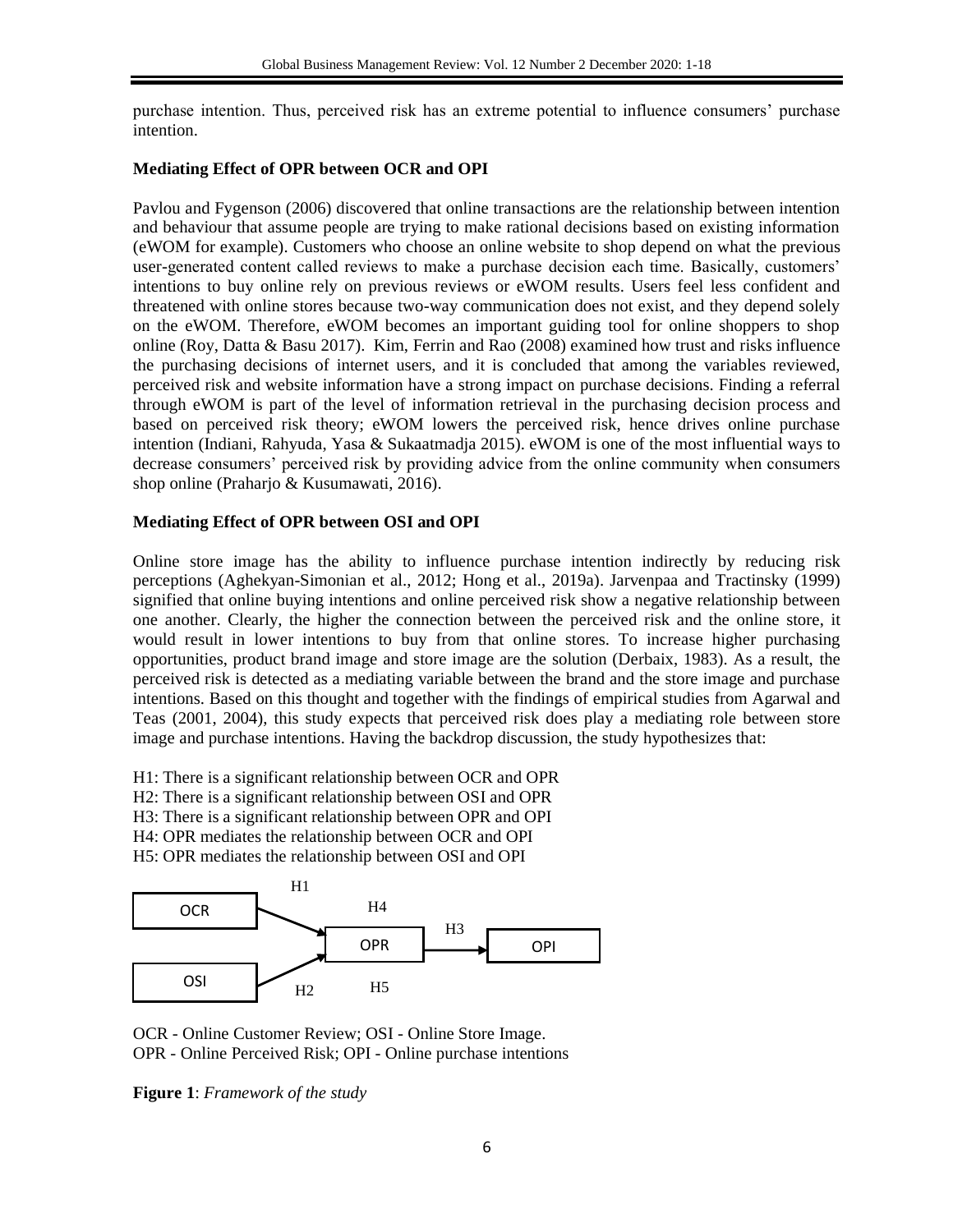## **METHODOLOGY**

## **Measures**

Using a quantitative approach, this study was conducted on online users using self-reported survey questionnaires designed and published on the web survey. An invitation letter along with the hyperlink to the website of the questionnaire were sent to the potential respondents via email for them to fill up the questionnaire on the web survey. The data covered all over peninsular Malaysia using the convenience sampling method. All the measurements used in this study were adopted and/or adapted from previous studies. Data was collected using self-administered questionnaires. 29 items were adapted from established instruments and were operationalized using 7-point Likert scales, ranging from 1=strongly disagree to 7=strongly agree.

Measurements for online image were from ven der Heidjen and Verhagen (2004) with 7 items, customer review from Hennig-Thurau, Gwinner, Walsh and Gremler (2004) with 11 items, online perceived risk from Andrews, Kiel, Drennan, Boyle and Werawardeena (2007) with 6 items, adapted from Jarvenpaa and Tractinsky (1999), and online purchase intentions with 5 items were from Zhang, Cheung and Lee (2014) and ven der Heidjen and Verhagen (2004). Multiple regression in SPSS 26.0 and Sobel tests were used in this study to test the hypotheses with the total number of 280 respondents.

## **Respondent Characteristics**

Table 1 demonstrates the demographic profile of the respondents by gender, age, residency, education level, occupational status and monthly income. In term of gender, the male respondents represented 22.14 percent of the total respondents, while female respondents represented 77.86 percent of the total respondents. 44.64 percent of the respondents earned monthly household incomes above RM 5,001, with 55.36 percent of households reporting income less than RM 5,000. Many respondents (72.86%) were from the mature adult age group, ranging from 30 to 40 years old, and a high proportion came from postgraduate education backgrounds (64.6%). Finally, majority of the total respondents worked full-time and lived in the urban area.

| Demographic variable | Item      | Frequency      | Percentile |
|----------------------|-----------|----------------|------------|
| Gender               | Male      | 62             | 22.14      |
|                      | Female    | 218            | 77.86      |
| Age                  | 18-20     | $\mathbf{1}$   | 0.36       |
|                      | $21-23$   | $\overline{2}$ | 0.71       |
|                      | $24 - 26$ | 17             | 6.07       |
|                      | 27-29     | 43             | 15.36      |
|                      | $30 - 40$ | 204            | 72.86      |
|                      | Above 40  | 13             | 4.64       |
| Residency            | Urban     | 188            | 67.14      |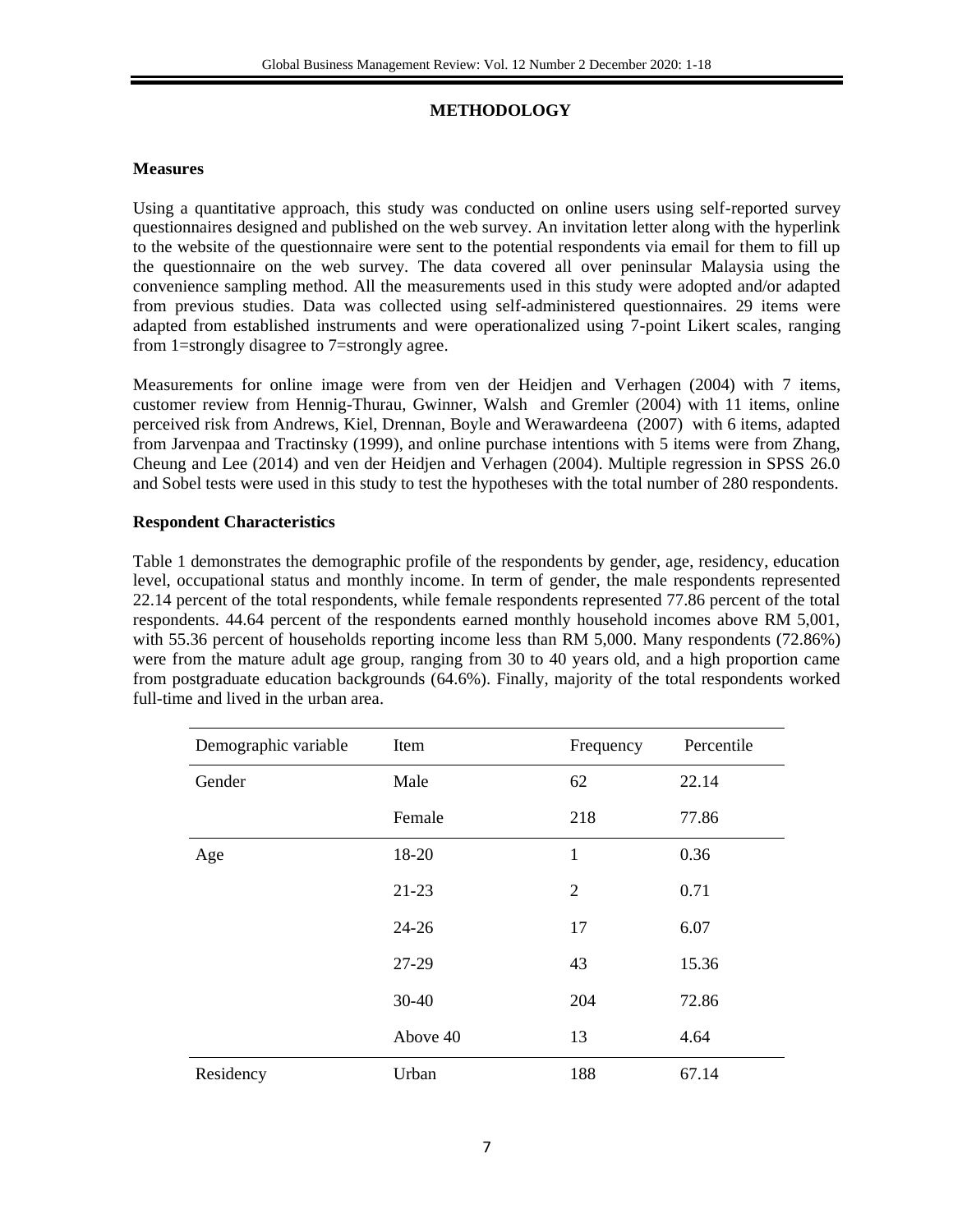| Global Business Management Review: Vol. 12 Number 2 December 2020: 1-18 |  |
|-------------------------------------------------------------------------|--|
|-------------------------------------------------------------------------|--|

|                        | Rural               | 92             | 32.86 |
|------------------------|---------------------|----------------|-------|
| <b>Education Level</b> | SPM and certificate | 9              | 3.21  |
|                        | Diploma             | 8              | 2.86  |
|                        | Bachelor            | 31             | 11.07 |
|                        | Master and PhD      | 232            | 82.86 |
| Are you                | Full time worker    | 263            | 93.93 |
|                        | Part time worker    | 3              | 1.07  |
|                        | Student             | 10             | 3.57  |
|                        | Housewive           | $\overline{4}$ | 1.43  |
| Monthly Income         | $<$ RM1000          | 6              | 2.14  |
|                        | RM1001 - 2000       | 16             | 5.71  |
|                        | RM2001 - 3000       | 23             | 8.21  |
|                        | RM3001 - 4000       | 43             | 15.35 |
|                        | RM4001 - 5000       | 67             | 24.00 |
|                        | $>$ RM5001          | 125            | 44.64 |

#### **Factor Analysis**

Factor analysis, under the extraction method of principle component analysis using the varimax rotation with Kaiser Normalization was conducted to analyse the items. The exploratory factor analysis (EFA) shows that three-factor OCR with 6 items, OI with 7 items and OPR with 3 items. Only items with loadings higher than 0.60 were retained for further analysis Thus, 8 items were deleted from 24 items all together. The entire new factors were checked for reliability: customer review (.837), online image (.918), and online perceived risk (.771). Table 1 is the EFA for all the constructs.

#### Table 1

|  |  |  | Exploratory factor analysis and reliability analysis of the constructs |  |  |  |
|--|--|--|------------------------------------------------------------------------|--|--|--|
|--|--|--|------------------------------------------------------------------------|--|--|--|

| Construct                    | Item                                                                                                                                    |          | Factor         |  |  |
|------------------------------|-----------------------------------------------------------------------------------------------------------------------------------------|----------|----------------|--|--|
|                              |                                                                                                                                         | $\sim$ 1 | $\overline{2}$ |  |  |
| Online<br>Customer<br>Review | When I buy a product online, the impact of negative online .845<br>reviews on my purchasing decision is greater for expensive<br>goods. |          |                |  |  |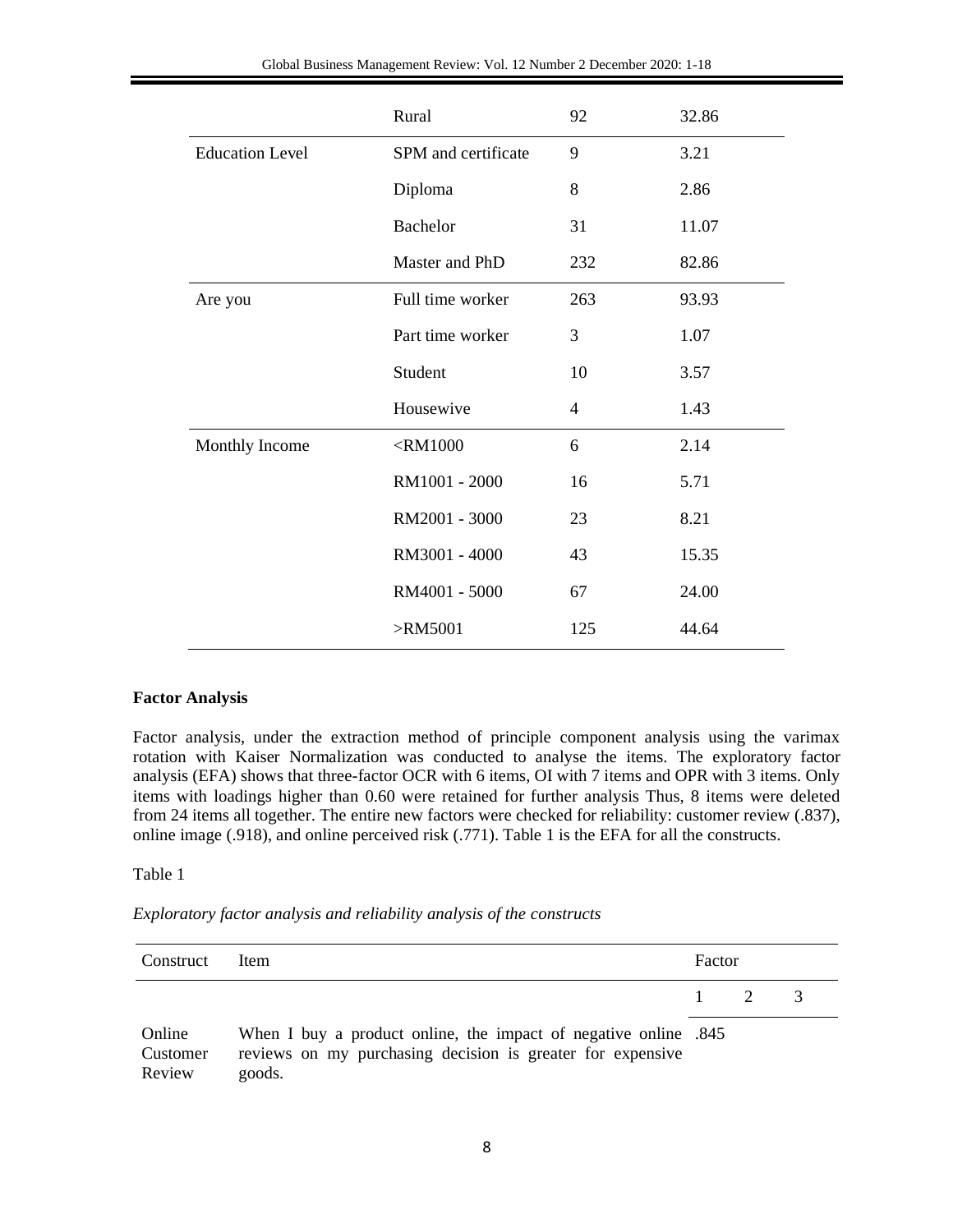| Other reviewer's rating of usefulness of the review affects my .765<br>purchase decision.<br>Consistency of reviews posted on the website affects my .764<br>purchase.<br>T believe that the product reviews on the internet are neutral (not .762)<br>bias).<br>Other reviewer's rating of usefulness of the review affects my .748<br>purchase decision.<br>Online<br>The website offers dependable services.<br>.821<br>This website retailer is reliable.<br><b>Store</b><br>.810<br>The website of this online retailer keeps my best interest in the<br>.810<br>Image<br>minds.<br>.781<br>The online retailer wants to keep promises and obligation.<br>The online retailer is trustworthy and honest.<br>.777<br>The website of this online retailer offers secure personal privacy<br>.736<br>.676<br>This website provides reliable information.<br>Online<br>It is necessary to compare with other ways of making purchases<br>.729<br>first before getting into online transactions.<br>Perceived<br><b>Risk</b><br>.691<br>It is safe to make purchases on the internet using the credit card.<br>Providing credit card information through the web would not<br>.630<br>matter if products provided are of a high quality. | 169. If I don't read the reviews presented on the website when I buy<br>a product online. I worry about my decision. |  |  |
|------------------------------------------------------------------------------------------------------------------------------------------------------------------------------------------------------------------------------------------------------------------------------------------------------------------------------------------------------------------------------------------------------------------------------------------------------------------------------------------------------------------------------------------------------------------------------------------------------------------------------------------------------------------------------------------------------------------------------------------------------------------------------------------------------------------------------------------------------------------------------------------------------------------------------------------------------------------------------------------------------------------------------------------------------------------------------------------------------------------------------------------------------------------------------------------------------------------------------------------|----------------------------------------------------------------------------------------------------------------------|--|--|
|                                                                                                                                                                                                                                                                                                                                                                                                                                                                                                                                                                                                                                                                                                                                                                                                                                                                                                                                                                                                                                                                                                                                                                                                                                          |                                                                                                                      |  |  |
|                                                                                                                                                                                                                                                                                                                                                                                                                                                                                                                                                                                                                                                                                                                                                                                                                                                                                                                                                                                                                                                                                                                                                                                                                                          |                                                                                                                      |  |  |
|                                                                                                                                                                                                                                                                                                                                                                                                                                                                                                                                                                                                                                                                                                                                                                                                                                                                                                                                                                                                                                                                                                                                                                                                                                          |                                                                                                                      |  |  |
|                                                                                                                                                                                                                                                                                                                                                                                                                                                                                                                                                                                                                                                                                                                                                                                                                                                                                                                                                                                                                                                                                                                                                                                                                                          |                                                                                                                      |  |  |
|                                                                                                                                                                                                                                                                                                                                                                                                                                                                                                                                                                                                                                                                                                                                                                                                                                                                                                                                                                                                                                                                                                                                                                                                                                          |                                                                                                                      |  |  |
|                                                                                                                                                                                                                                                                                                                                                                                                                                                                                                                                                                                                                                                                                                                                                                                                                                                                                                                                                                                                                                                                                                                                                                                                                                          |                                                                                                                      |  |  |
|                                                                                                                                                                                                                                                                                                                                                                                                                                                                                                                                                                                                                                                                                                                                                                                                                                                                                                                                                                                                                                                                                                                                                                                                                                          |                                                                                                                      |  |  |
|                                                                                                                                                                                                                                                                                                                                                                                                                                                                                                                                                                                                                                                                                                                                                                                                                                                                                                                                                                                                                                                                                                                                                                                                                                          |                                                                                                                      |  |  |
|                                                                                                                                                                                                                                                                                                                                                                                                                                                                                                                                                                                                                                                                                                                                                                                                                                                                                                                                                                                                                                                                                                                                                                                                                                          |                                                                                                                      |  |  |
|                                                                                                                                                                                                                                                                                                                                                                                                                                                                                                                                                                                                                                                                                                                                                                                                                                                                                                                                                                                                                                                                                                                                                                                                                                          |                                                                                                                      |  |  |
|                                                                                                                                                                                                                                                                                                                                                                                                                                                                                                                                                                                                                                                                                                                                                                                                                                                                                                                                                                                                                                                                                                                                                                                                                                          |                                                                                                                      |  |  |
|                                                                                                                                                                                                                                                                                                                                                                                                                                                                                                                                                                                                                                                                                                                                                                                                                                                                                                                                                                                                                                                                                                                                                                                                                                          |                                                                                                                      |  |  |
|                                                                                                                                                                                                                                                                                                                                                                                                                                                                                                                                                                                                                                                                                                                                                                                                                                                                                                                                                                                                                                                                                                                                                                                                                                          |                                                                                                                      |  |  |
|                                                                                                                                                                                                                                                                                                                                                                                                                                                                                                                                                                                                                                                                                                                                                                                                                                                                                                                                                                                                                                                                                                                                                                                                                                          |                                                                                                                      |  |  |

### **Hypotheses Testing**

To test the hypotheses 1, 2 and 3, multiple regression analyses were conducted. The hypotheses described the relationship between OCR and OPR, OSI and OPR as well as OPR and OPI. The results of the regression in the first and second hypotheses indicated  $(R^{2} = .10, F(1,398) = 38.72, p < .000)$  and  $(R^2 = .33, F (1,398) = 198.35, p < .000)$  respectively. It is found that both OCR and OSI have significant relationships with online perceived risk ( $\beta$  = .30, t = 6.22, p < .000), and ( $\beta$  = .58, t = 14.08, p < .000) respectively. Finally, the third hypothesis was also tested using multiple regressions that described the relationship between OPR and OPI;  $(R^2 = .29, F(1,398) = 161.68, p < .000)$  and  $(\beta = .54, t$  $= 12.72$ ,  $p < .000$ ). It is found that online perceived risk has a significant relationship with online purchase intentions. Thus, based on the results, all of the hypotheses are supported.

In analysing the mediating factors as in hypothesis 4 and 5, firstly, the study needs to establish three conditions to determine whether mediation has occurred: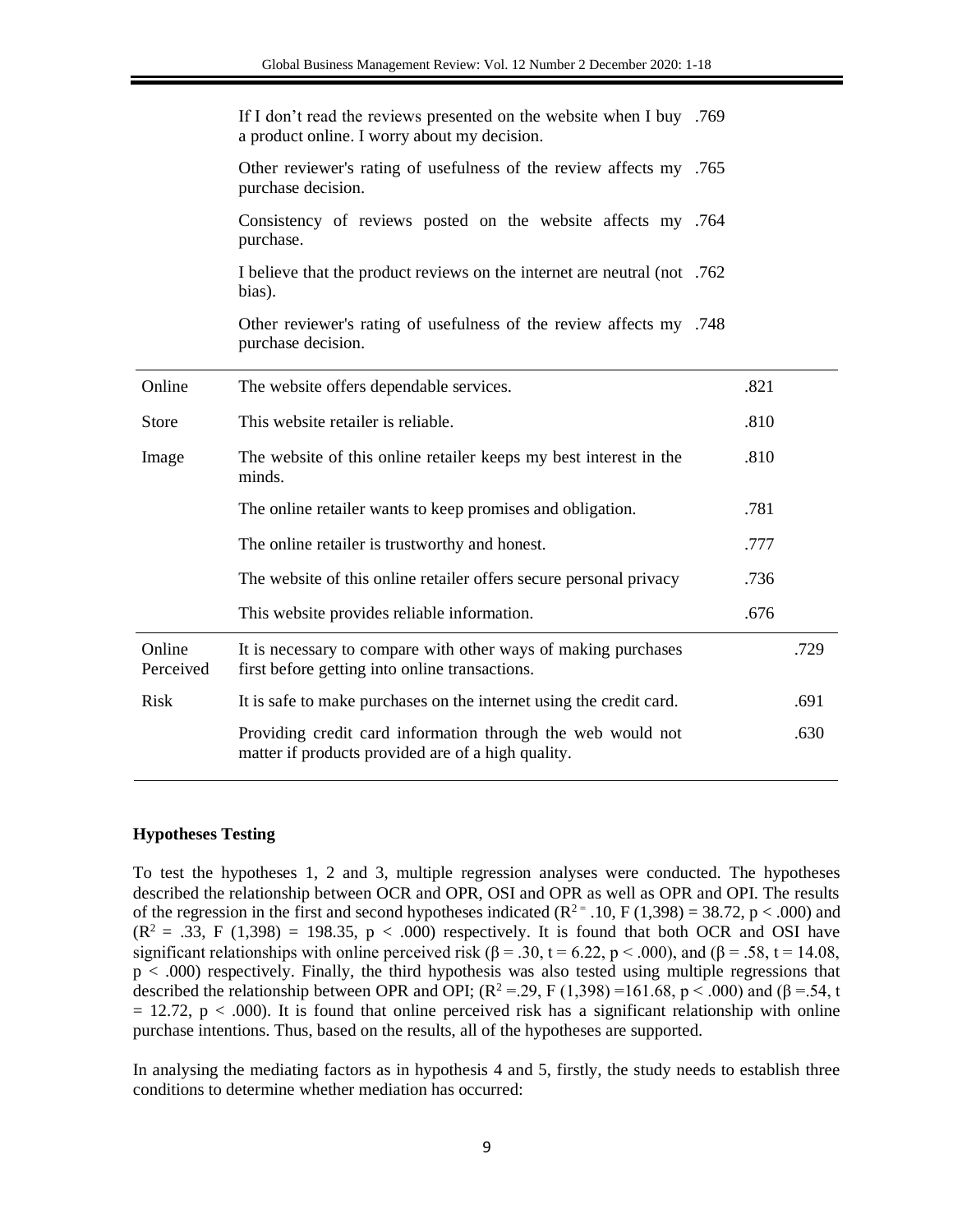- 1. The IV predicts the DV
- 2. The IV predicts the mediator
- 3. The mediator predicts the DV

by obtaining the correlation coefficients for these three relationships. Based on Table 2, it is indicated that all three conditions are met.

Table 2

### *Internal consistency and correlation matrix*

| Construct                               | α                | <b>OCR</b>    | ΟI       | <b>OPR</b> | <b>OPI</b> |
|-----------------------------------------|------------------|---------------|----------|------------|------------|
| Online Customer Review (OCR)            | .84              |               |          |            |            |
| Online Image (OI)                       | .92 <sub>1</sub> | $.469**$      |          |            |            |
| Online Perceived Risk (OPR)             | .71              | $298**$ 513** |          |            |            |
| <b>Online Purchase Intentions (OPI)</b> | .93              | 519**         | $.686**$ | 479**      |            |

NOTE: \*\*. Correlation is significant at the 0.01 level (2-tailed)

To test the mediation effect (H4 and H5), this study applied Baron and Kenny's (1986) method together with the Sobel test (Preacher and Leonardelli, 1982) as to measure the significant level of the indirect effects. The outcomes indicated that the test statistic for OCR  $\rightarrow$  OPR  $\rightarrow$  OPI (t = 3.38, p = .000) and OI  $\rightarrow$  OPR  $\rightarrow$  OPI (t = 2.46, p = .01) signified online perceived risk (the mediator) mediated both the hypotheses (Table 3). Therefore, H4 and H5 are supported.

## Table 3

*Mediating Effects of Perceived Risk through Customer Review and Online Image on Online purchase intentions*

|                        | t-value | p- value | Support  |
|------------------------|---------|----------|----------|
| Hypotheses 4           |         |          |          |
| Perceived Risk through |         |          |          |
| OCR to OPI             | 3.38    | 0.000    | Mediates |
| Hypotheses 5           |         |          |          |
| Perceived Risk through |         |          |          |
| OI to OPI              | 2.46    | 0.01     | Mediates |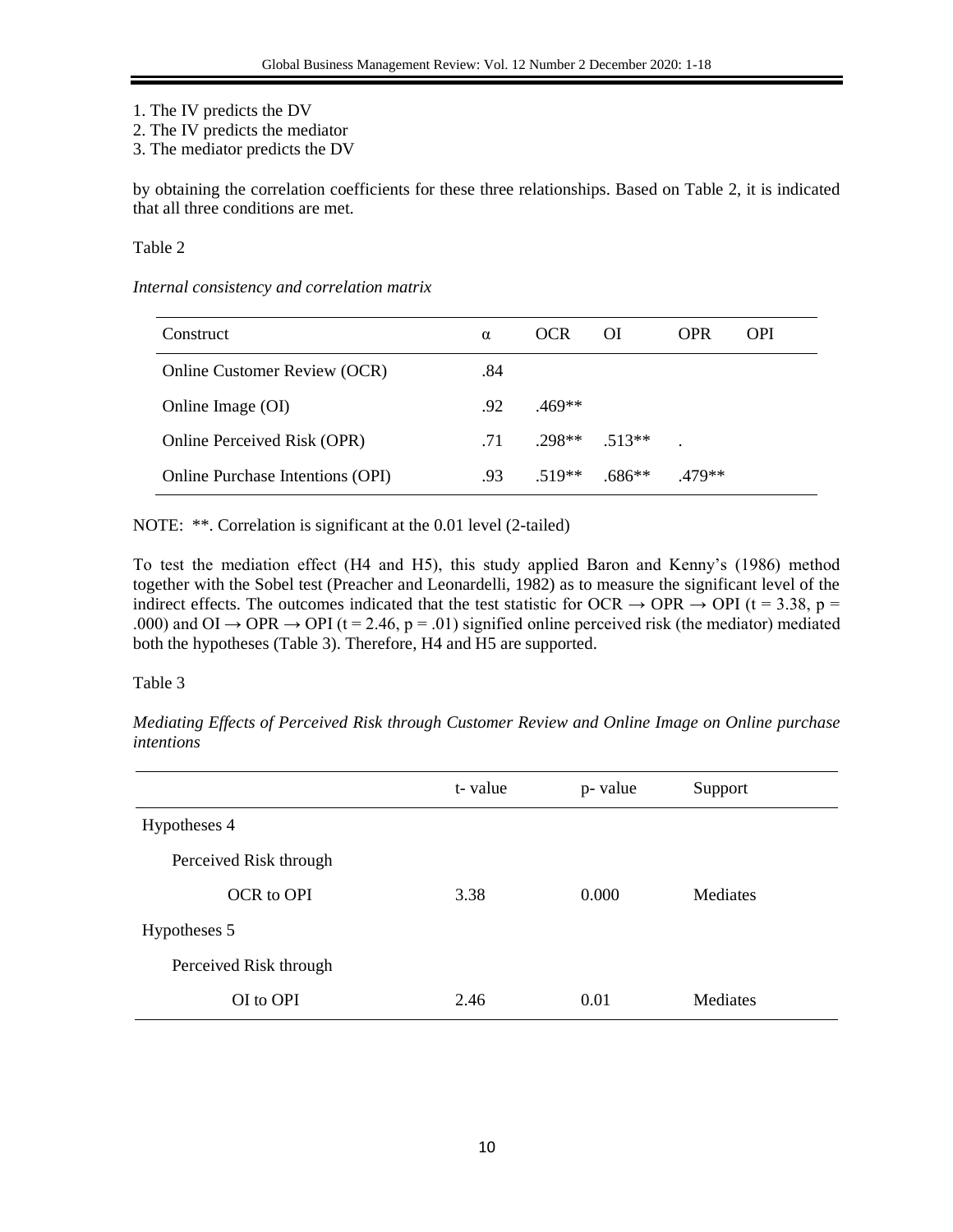## **RESULTS AND DISCUSSION**

On average, most respondents are between the ages of 30 and 40 who are usually people with a stable income. In term of education level, most respondents have a Master or PhD degree. In addition, most respondents live in urban areas with a busy lifestyle and majority of them come from middle and highincome groups. This could indicate that their online purchase will be influenced by their socioeconomic. Contradict to a study by Hernández, Jiménez and Martín (2011), it is identified that socioeconomic characteristics do not affect online shopping. Surprisingly, Lubis (2018) indicated that among the consumers in Medan City, North Sumatera Province, Indonesia, online shopping decisions are strongly influenced by income levels but not level of education.

Based on the findings, (H1) the result discovers that online customer reviews have a significant relationship with online perceived risks. This finding is similar to the study conducted by Hussain et al., (2017) with a sample of 300 respondents and data taken through questionnaires from several provinces in the Republic of China showed that online customer reviews have a positive effect on perceived risks. In a similar way, Praharjo and Kusumawati (2016) also agreed that online customer survey is one of the most convincing methods to reduce the perceived risk of consumers by offering advice from the online community. The Internet is considered the best platform to provide information. Concomitantly, reading comments or reviews online has become a standard approach for online users to find information before making an online purchase decision. Therefore, online retailers should manage the best strategies to increase the usability of the online community, provide all company-related information, directly encourage customers to share their experiences to attract other users to purchase online.

As for H2, the relationship between online store images and online perceived risks, the result indicates that there is a significant relationship. The result of this study is similar to Hong et al., (2019b) who identified that there is a significant relationship between the image of online stores with the perceived risks among Malaysian online consumers. Van der Heijden and Verhagen (2004) and Aghekyan-Simonian et al., (2012) agreed that the factors associated with the image contribute to most online purchasing attitudes. In addition, if online images can appeal to users, they can stimulate attitudes and encourage their behavioural beliefs towards retailers and products at the same time (Chen, Ching  $\&$ Tsou, 2007). Online store image becomes a prominent factor in online purchase since the inability of the consumer to sense, touch, feel or try on products before purchasing and thus, will have a significant relationship with risk perceptions.

The result of this study (H3) reveals that online perceived risk has a significant relationship with online purchase intentions. Similar to a study conducted by Gazali and Suyasa (2020) which concluded that the increased risk felt by consumers when shopping online will result in a decrease in consumer purchasing decisions for online shopping. Customers are also always concerned about the risks they may face when conducting online shopping transactions such as disclosing personal information like credit card numbers, bank accounts and so on as there are potentials of these information being stolen and manipulated by third parties. However, the level of risk can also be affected depending on the category of products purchased online and acceptance by the customer against the risk. Therefore, online shoppers with experience in online shopping would experience less risk (Huang, Schrank & Dubinsky, 2004) as compared to new shoppers, as the convenience and risk are important to them (Rezaei et al. 2014). Furthermore, according to Phornprapha and Suthatorn (2017), in term of online buying intention, it is influenced by perceptions of product value, shopping experience, and service. Meanwhile, Ventre and Kolbe (2020) concluded that perceived risk does not directly influence online purchase intention. Therefore, it can be concluded that perceived risk does not affect the intention of consumers to buy online. Regardless of the mixed results, it is a need to reduce online shopping risks where online retailers could provide detailed information about their company and their security policy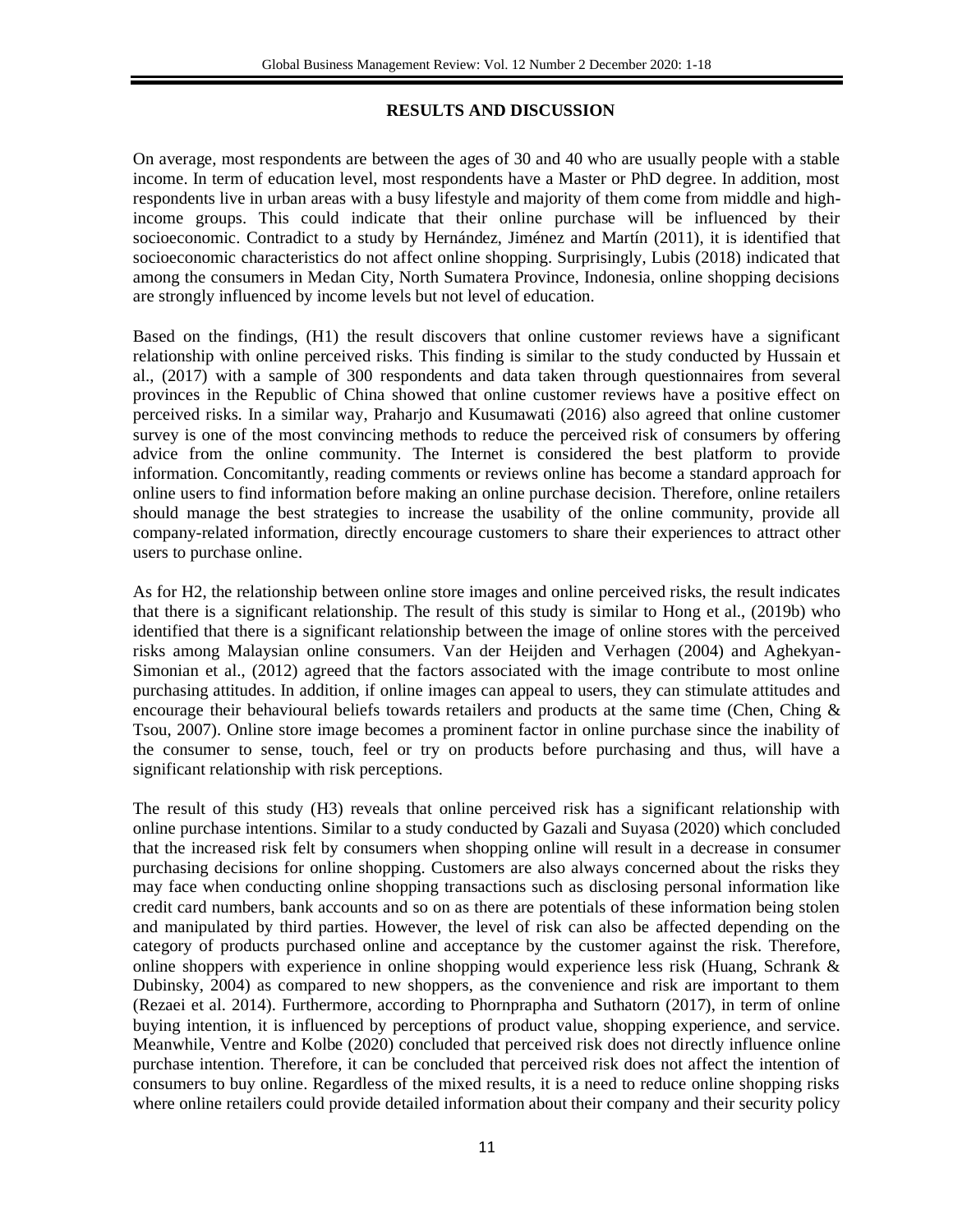considerations to avoid cyber fraud for better e-commerce transactions. Furthermore, it is very imperative for online retailers to increase the consumers' knowledge of the products. For instance, provide a website link that offers clear and detailed information about the products. By making information about products accessible, retailers enable consumers to be better informed and can indirectly reduce perceived risks.

In examining the mediating effects of online perceived risk between online customer review on online purchase intentions (H4), the result shows that perceived risk mediates the relationship. The lesser the risk perceived by the customer through good, informative and convincing online customer reviews, it will help to decrease the risks involved in shopping online and the lower perception of risk will increase the online purchase intention. Taking a step further, Praharjo and Kusumawati (2016) discovered that perceived risk has an effect on online customer review and repurchase intention through a survey of 116 Traveloka account followers on Twitter. Online customer review is one of the most influential ways to decrease consumers' perceived risk by providing advice from the online community.

Finally, in examining the mediating effects of online perceived risk between online store image on online purchase intention (H5), the result reveals that perceived risk mediates the relationship that could enhance online shopping, which subsequently influences consumers' willingness to purchase online. The study's result is congruent with Aghekyan-Simonian et al., (2012), in which they notified perceived risk mediates the effect of store images on purchase intention in online shopping. The result suggests that having a positive online store image will decrease the perceived risk, which in turn affects consumers' intention to purchase online. Perceived risk variable was meaningful in mediating the relationship image perception and purchase intention. For example, retailers should constantly improve the style, provide more reliable information and offer secure personal privacy in gaining the customers' trust. Likewise, with more creative ways and attributes used by store retailers to maintain store image, the better effect in decreasing the risks involved in shopping. The findings indicate that perceived risk in online retailing is still the issue that is being debated. Online perceived risk has been identified to be related with online customer review and purchase intentions of customers. Simultaneously, it is also associated with store image and with customers purchase intention. Thus, the perceived risk acts as the mediating factor between online customer review and store image in encouraging customers to purchase online.

### **IMPLICATION, CONCLUSION AND FUTURE RESEARCH**

An online perceived risk is a significant topic in discussing online purchase intentions. Communication technology advancement has made it effective for retailers to make sales and reach their customers easily. Unlike traditional physical retail strategies, digital or virtual retail on websites provide flexibility where high numbers of customers can be achieved. The presence of the internet makes it easier to shop online. Comprehending how consumer make decision to purchase online in the context of online retail is very important for all online retailers. Thus, it is imperative for online retailers to study consumer behaviour towards purchase intentions. This study investigates the relationship between online customer review and online store images in determining the intentions for online shopping. Furthermore, by studying the role of risk considered as mediator in the above relationships, this study contributes to the development of conceptual models that illustrate the relationship between online images, online customer reviews and online perceived risks that are considered mediator of online purchase intentions. Since all the hypotheses are supported and showed positive relationships, this study expects to provide important implications for the future research and practice.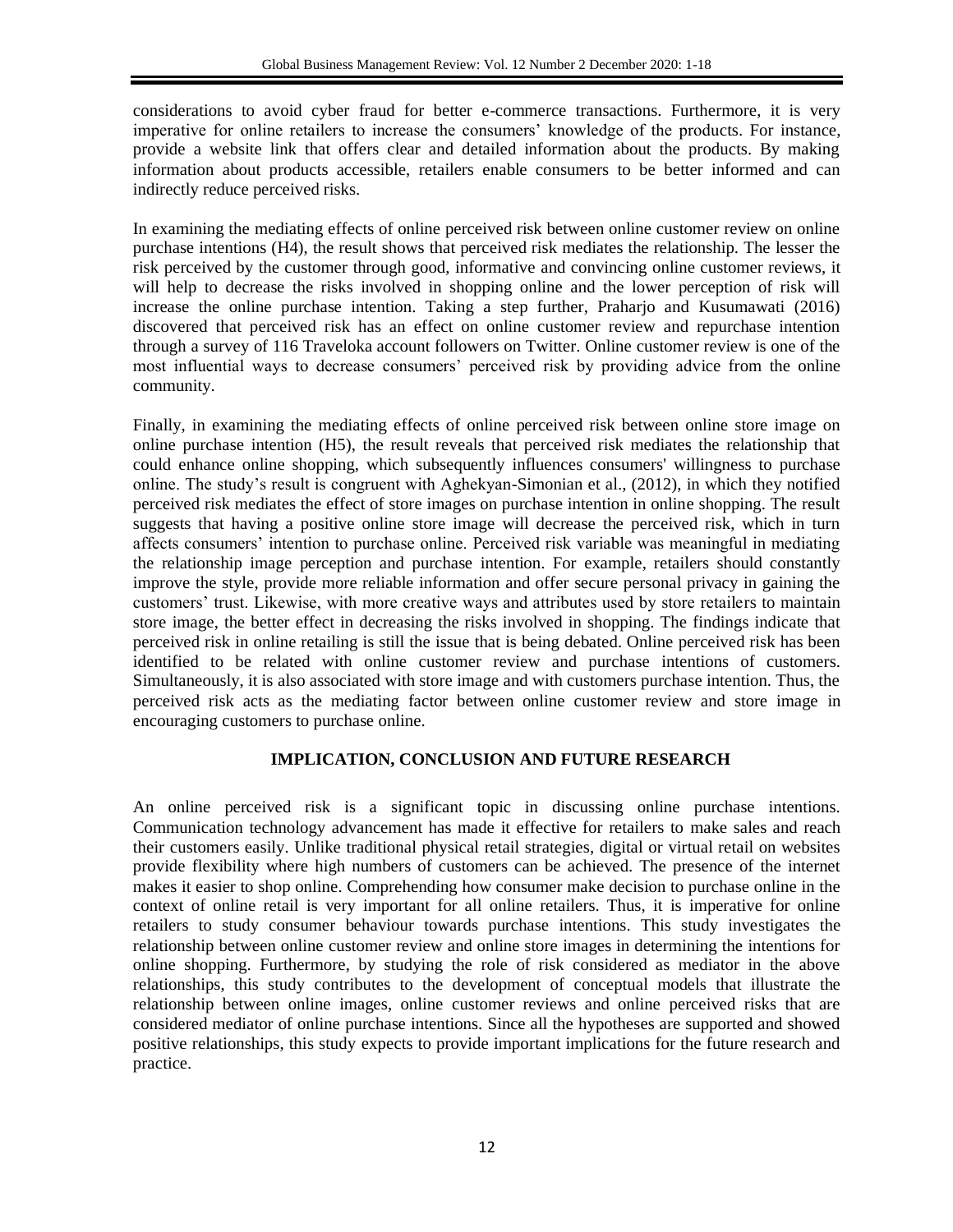This study does not only enhance in-depth understanding of customer behaviour in online shopping, it also provides an overview of existing literature on online purchases. Based on the findings, this study recognizes the following management implications. First, it informs marketers about the importance of consumer risk perceptions to be adopted as a strategy in reducing the risk that users face during the internet shopping process. In practice, conscious marketers need to intelligently act to enhance their efforts in building a dynamic and competitive online marketplace. In addition, online retailers should offer many benefits to potential customers such as cost efficiencies, flexibility, brand recovery, and wider market coverage. Therefore, to achieve a better understanding of this issue, future research can include larger sample sizes and more items on the variables. A study on the age factor between age groups and computer literacy can be highlighted for future research. In addition, this study can also be expanded by incorporating customer behaviour involved in international online purchases. However, this study is subjected to some limitations. Firstly, the survey was distributed and responded online through a web-based survey and in the early stages of the study, researchers faced the problem of getting cooperation from the respondents. Also, since a link to answer the questionnaire on the net was sent directly to the responding email there is a probability that the link was sent to recipient's inactive email address or the respondents themselves ignored the email that was sent. Thus, this led to a low response rate. In addition, the method used restricts the study from asking open-ended questions as there is no room for direct interactions. Without a proper interview session, it limits the researcher from exploring more responses and finds it a challenge to verify data permissions, thus, may lead to less reliable data. In conclusion, convenience sampling in this survey may not be appropriate because respondents are only obtained from a specific group of users. Hence, does not represent the population. Future research should consider teaming up with more online retailers to review customers online as soon as they make a purchase so the results can be more general.

#### **ACKNOWLEDGMENT**

This research received no specific grant from any funding agency in the public, commercial, or notfor-profit sectors.

#### **REFERENCES**

- Agarwal, S., & Teas, R. K. (2001). Perceived value: Mediating role of perceived risk. *Journal of Marketing theory and Practice*, 1-14.
- Agarwal, S., & Teas, R. K. (2004). Cross-national applicability of a perceived risk-value model. *Journal of Product & Brand Management*, 13, 242–256.
- Aghekyan-Simonian, M., Forsythe, S., Kwon, W.S., & Chattaraman, V. (2012). The role of product brand image and online store image on perceived risks and online purchase intentions of apparel. *Journal of Retailing and Consumer Services,* 19, 325-331.
- Akroush, M. N., & Al-Debei, M. M. (2015). An integrated model of factors affecting consumer attitudes towards online shopping. *Business Process Management Journal*, 21(6), 1353-1376.
- Andrews, L., Kiel, G., Drennan, J., Boyle, M., & Werawardeena, J. (2007). Gendered perceptions of experiential value in using Web-based retail channels. *European Journal of Marketing*, 41(5/6), 640-658.
- Arif, M. Erfan. 2019. The influence of electronic word of mouth (eWOM), brand image, and price on re-purchase intention of airline customers. *Jurnal Aplikasi Manajemen,* 17(2),345–356. Malang: Universitas Brawijaya.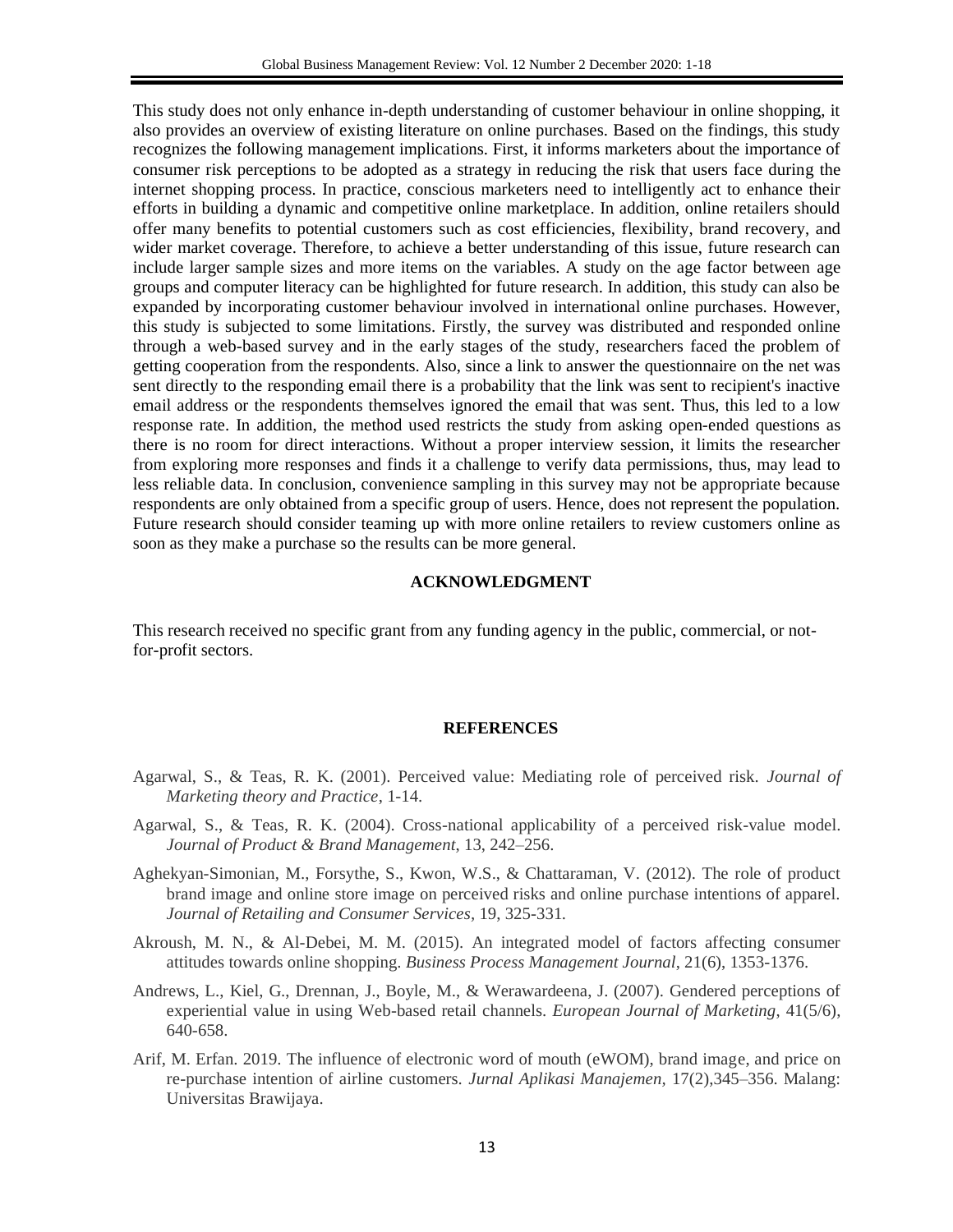http:// dx.doi.org/10.21776/ub.jam.2019.017.02.18

- Ariff, M. S. M., Sylvester, M., Zakuan, N., Ismail, K., & Ali, K. M. (2014). Consumer perceived risk, attitude and online shopping behaviour: Empirical evidence from Malaysia. Paper presented at the IOP Conference Series. *Materials Science and Engineering*,58, 1-11.
- Athearn, J.L. (1971). What is risk? *The Journal of Risk and Insurance*. 38 (4), 639-645.
- Baron, R.M., & David A. Kenny, D. A. (1986). The moderator-mediator variable distinction in social psychological research: Conceptual, strategic, and statistical considerations. Journal of Personality and Social *Psychology*, 51 (6), 1173-1182.
- Bianchi, C. & Andrews, L. (2012). Risk, trust, and consumer online purchasing behaviour: A Chilean perspective. *International Marketing Review*, 9(3): 253-276.
- Chen, J. S., Ching, R. K. H., & Tsou, H. T. (2007). The effect of multi-channel store image on purchase intention. *International DSI / Asia and Pacific DSI*.
- Chen, M.-Y., & Teng, C.-I. (2013). A comprehensive model of the effects of online store image on purchase intention in an e-commerce environment. *Electronic Commerce Research*, 13(1), 1-23.
- Childers, T.L., Carr, C.L., Peck, J. & Carson, S. (2001). Hedonic and utilitarian motivations for online retail shopping behaviour. *Journal of Retailing,* 77(4), 511-35.
- Cocx, D. F., & Rich, S. U. (1964). Perceived risk and consumer decision-making: The case of telephone shopping. *Journal of Marketing Research*, 1(4), 32-39.
- D'Alessandro S., Girardi A., & Tiangsoongnern L. (2012). Perceived risk and trust as antecedents of online purchasing behaviour in the USA gemstone industry. *Asia Pacific Journal of Marketing and Logistics,* 24 (3), 433-460.
- Diallo, M.F. (2012). Effects of store brand price-image on store brand purchase intention: Application to an emerging market. Journal of Retailing and Consumer Services, 19: 360-367.
- Derbaix, C. (1983). Perceived risk and risk relievers: An empirical investigation. *Journal of Economic Psychology*, 3(1), 19-38.
- Dhanasobhon, S., Chen, P-Y & Smith, M. (2007). An analysis of the differential impact of reviews and reviewers at Amazon.com. *ICIS 2007 Proceedings*. 94. Retrieved from <http://aisel.aisnet.org/icis2007/94>
- Fishbein, M., & Ajzen, I. (1975). Belief, Attitude, Intention, and Behaviour: An Introduction to Theory and Research. Reading, MA: Addison-Wesley
- Gazali, A. V., & Suyasa, P. T. Y. (2020, May). The Role of the perceived risk to purchase decision (for consumers who use online shopping technology). In *Tarumanagara International Conference on the Applications of Social Sciences and Humanities (TICASH 2019)* (pp. 375-379). Atlantis Press.
- Gellerstedt, M., & Arvemo, T. (2019). The impact of word of mouth when booking a hotel: could a good friend's opinion outweigh the online majority? *Information Technology and Tourism* **21,**  289–311. https://doi.org/10.1007/s40558-019-00143-4
- Gerber, C., Ward, S., & Goedhals, L. (2014). The impact of perceived risk on on-line purchase behaviour. *Risk Governance & Control. Financial Markets & Institutions*, 4 (4), 99-105.
- Gruena, T.W., TalaiOsmonbekov, T., & Czaplewskia, A.J. (2006). eWOM: The impact of customerto-customer online know-how exchange on customer value and loyalty. *[Journal of Business](https://www.sciencedirect.com/science/journal/01482963)  [Research](https://www.sciencedirect.com/science/journal/01482963)*[, 59 \(4\)](https://www.sciencedirect.com/science/journal/01482963/59/4), 449-456.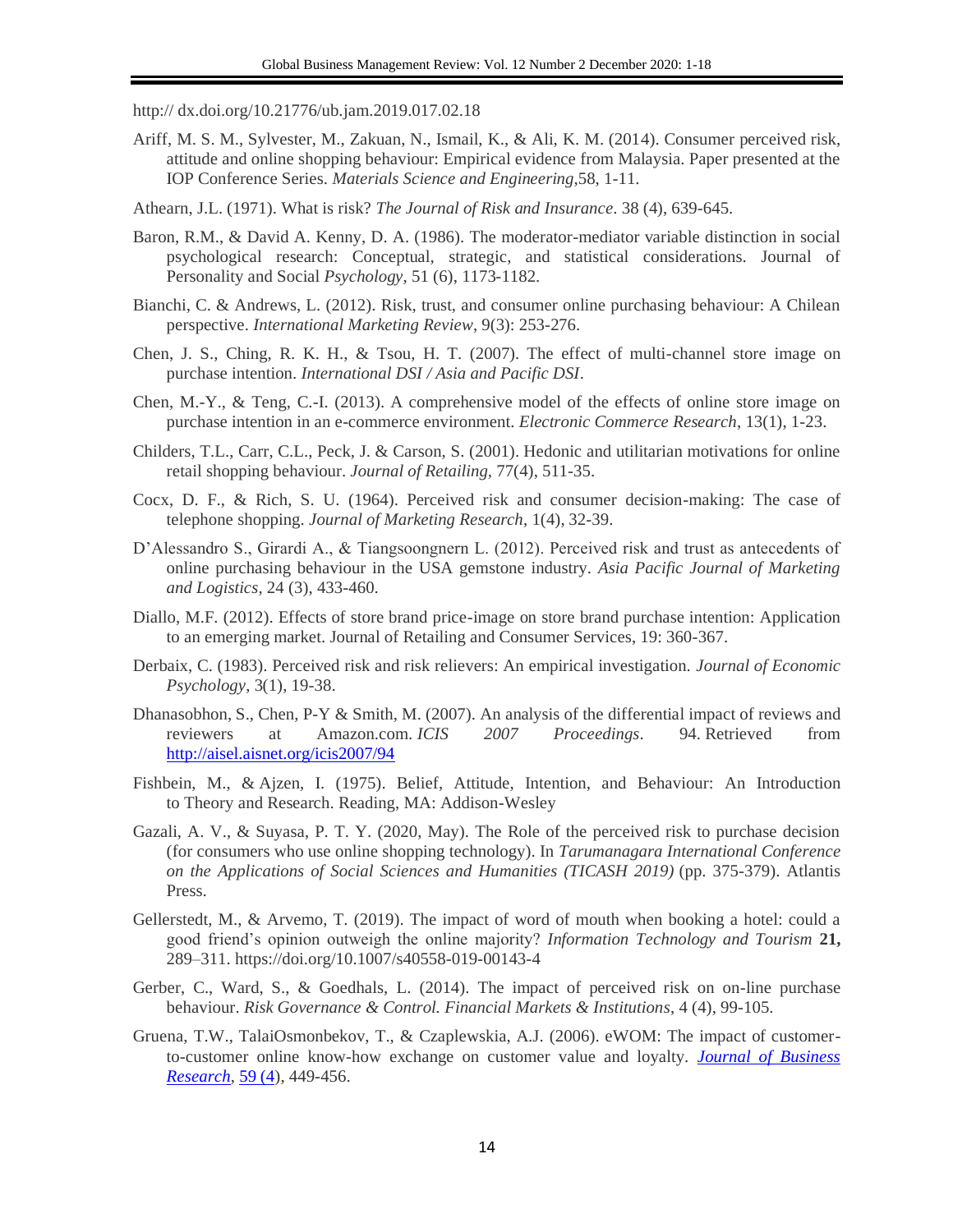- Grewal, D., Krishnan, R., Baker, J., Borin, N. (1998) The effect of store name, brand name, and price discounts on consumers evaluations and purchase intentions. *Journal of Retailing,* 74 (3): 331- 352.
- Hasan, B. (2016). Perceived irritation in online shopping: The impact of website design characteristics. *Computers in Human Behavior*, *54*, 224-230.
- Hennig-Thurau, T., Gwinner, K.P., Walsh, G. & Gremler, D.D. (2004). Electronic word-of-mouth via consumer-opinion platforms: what motivates consumers to articulate themselves on the Internet? *Journal of Interactive Marketing*, 18 (1) 38-52.
- Hernández, B., Jiménez, J., & Martín, M. J. (2011). Age, gender and income: Do they really moderate online shopping behaviour?. *Online information review*.
- Hong, L. M., Wan Zulkiffli, W. F., & Hamsani, N. H. (2016). The impact of perceived risks towards customer attitude in online shopping. *International Journal*, *1*(2), 13-21.
- Hong, L. M., Che Nawi, N., Wan Zulkiffli, W. F., Mukhtar, D., & Fahmie, S. I. (2019a). Perceived risk on online store image towards purchase intention. *Research in World Economy*, *10*(2), 48-52.
- Hong, L. M., Che Nawi, N., & Wan Zulkifili, W.F. (2019b). online store image towards perceived risks in online shopping. *Journal of Entrepreneurship and Business*, 7(1), 1 – 9.
- Hu, N., Koh, N.S., & Reddy, S.K. (2014). Ratings lead you to the product, reviews help clinch it? The mediating role of online review sentiments on product sales. *Decision Support Systems*, 57, 42-53.
- Huang, W. Y., Schrank, H. & Dubinsky, A. J. (2004). Effect of brand name on consumers' risk perceptions of online shopping. *Journal of Consumer Behaviour,* 4(1), 40-50.
- Hussaina, S., Guangju, W., Muhammad, R., Ilyas, Z, S.J., Mustafa, G., & Jianzhou, Y. (2018). Consumers' online information adoption behaviour: Motives and antecedents of electronic word of mouth communications. *Computers in Human Behaviour*, 80 (March), 22-32.
- Indiani, N.L.P., Rahyuda, K., Yasa, N.N.K & Sukaatmadja. P.G. (2015). Perceived risk and trust as major determinants of actual purchase, transcending the influence of intention. *Asean Marketing Journal,* June, VII (1), 1-13.
- Jarvenpaa, S.L., & Tractinsky, N (1999). Consumer trust in an internet store: A cross-cultural validation. *Journal of Computer-Mediated Communication*, 5(2), Retrieved from http://www.ascusc.org/jcmc/vol5/issue2/ jarvenpaa.html.
- Jimenez, F.R. & Mendoza, N.A. (2013). Too popular to ignore: the influence of online reviews on purchase intentions of search and experience products. *Journal of Interactive Marketing* 27, 226- 235.
- Kim, D., Ferrin, D. & Rao, J. (2008). A trust-based consumer decision-making model in electronic commerce: The role of trust, perceived risk, and their antecedents. *Decision Support Systems,* 44,544–564.
- Kim J. E. (2005). Understanding consumers' online shopping and purchasing behaviour ProQuest Information and Learning Company. Retrieved from <https://www.scribd.com/document/39253689/Consumer-on-Line-Shopping-Purchase-Behaviour>
- King, R. A., Racherla, P., & Bush, V. D. (2014). What we know and don't know about online word-ofmouth: A review and synthesis of the literature. *Journal of interactive marketing*, *28*(3), 167-183.
- Komiak, S.X., & Benbasat, I. (2004). "Understanding customer trust in agent-mediated electronic commerce, web mediated electronic commerce and traditional commerce". *Information Technology and Management*, 5 (1/2), 181-207.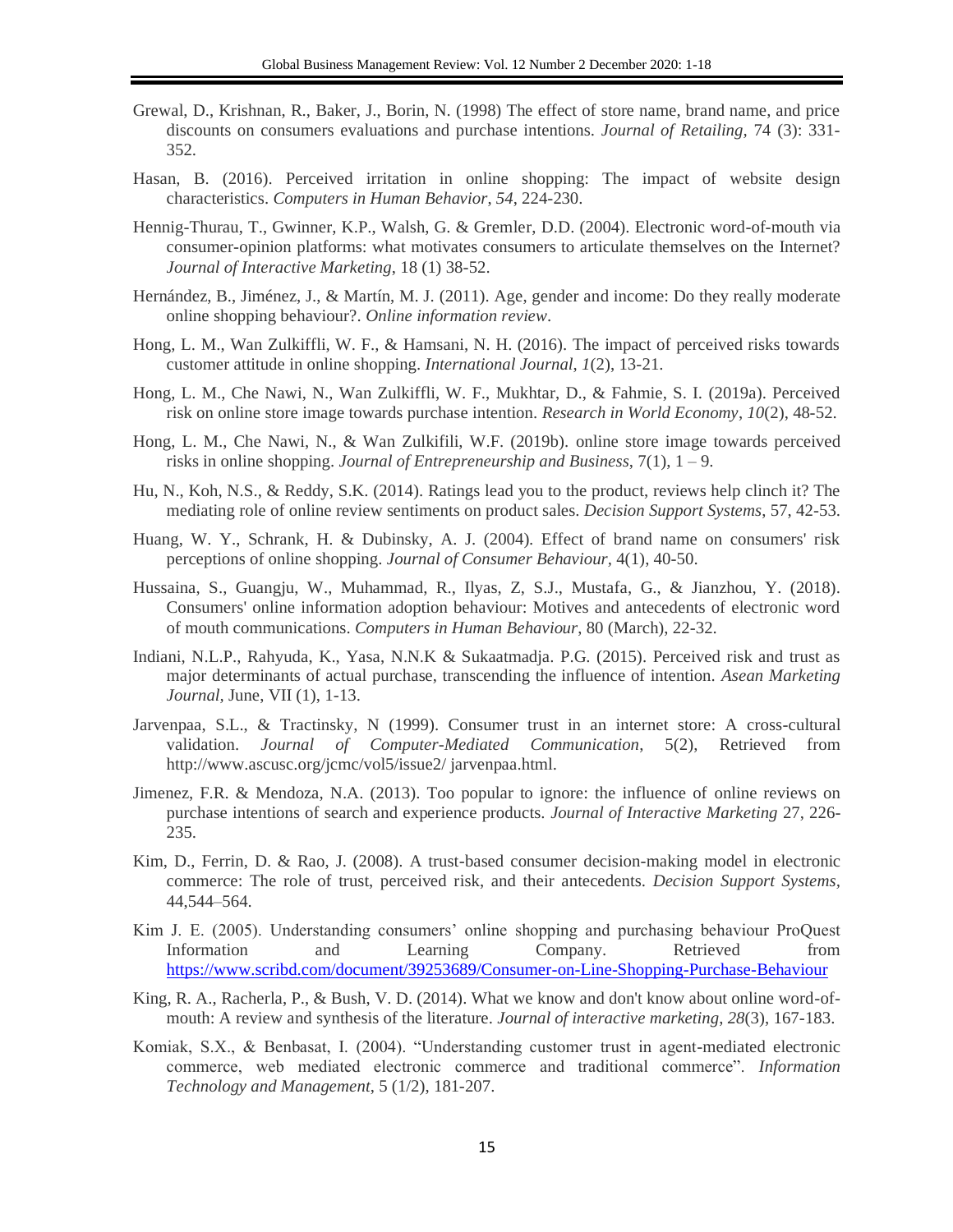- [Kunja, S.](https://www.emerald.com/insight/search?q=Sambashiva%2520Rao%2520Kunja) and [GVRK, A.](https://www.emerald.com/insight/search?q=Acharyulu%2520GVRK) (2018), "Examining the effect of eWOM on the customer purchase intention through value co-creation (VCC) in social networking sites (SNSs): A study of select Facebook fan pages of smartphone brands in India", *[Management Research Review](https://www.emerald.com/insight/publication/issn/2040-8269)*, <https://doi.org/10.1108/MRR-04-2017-0128>
- Li, N., & Zhang, P. (2002). Consumer online shopping attitudes and behaviour: An assessment of research. Information Systems proceedings of Eighth Americas Conference
- Li, H., Kuo, C. & Russell, M.G. (1999). The impact of perceived channel utilities, shopping orientations and demographics on the consumer's online buying behaviour. *Journal of Computer-Mediated Communication,* 5(2). Retrieved from http://onlinelibrary.wiley. com/doi/10.1111/j.1083-6101. 1999.tb00336.x/full
- Liang, L. J. (2015). Understanding repurchase intention of airbnb consumers: perceived authenticity, eWoM and price sensitivity (Doctoral dissertation). Retrieved from <http://hdl.handle.net/10214/8813>
- Lin, C. (2011). The impact of price, brand and online recommendations on consumer choice behaviour: A Conjoint Analysis, *Master Thesis*, University Van Amsterdam.
- Ling, K.C., Chai, L.T. and Piew, T.H. (2010). The effects of shopping orientations, online trust and prior online purchase experience toward customers' online purchase intention. *International Business Research,* 3(3), 63-76.
- Lubis, A. N. (2018). Evaluating the customer preferences of online shopping: Demographic factors and online shop application issue.
- Luo, J., Ba, S., & Zhang, H. (2012). The effectiveness of online shopping characteristics and welldesigned websites on satisfaction. *Mis Quarterly*, 1131-1144.
- Martineau, P., (1958). The personality of the retail store. *Harvard Business Review,* 36 (Jan./Feb), 47- 55.
- Masoud, E.Y (2013). The effect of perceived risk on online shopping in Jordan. European *Journal of Business and Management*, 5 (6), 76-87.
- Matute, J., Polo-Redondo, Y., & Utrillas, A. (2016). The influence of eWOM characteristics on online repurchase intention. *Online Information Review*.
- Maxham III G.J. (2001). Service recovery influence on consumer satisfaction, positive word-of-mouth, and purchase intentions. *Journal of Business Research*, 54 (1), 11-24.
- McCole, P., Ramsey, E. & Williams, J. (2010). Trust considerations on attitudes towards online purchasing: the moderating effect of privacy and security concerns. *Journal of Business Research*, 63(9/10): 101824.
- McKnight, D. H., Choudhury, V., & Kacmar, C. (2002). Developing and validating trust measures for E-Commerce: An integrative typology. *Information Systems Research*, 13(3), 334-359.
- Pappas, N. (2016). Marketing strategies, perceived risks, and consumer trust in online buying behaviour. *Journal of Retailing and Consumer Services*, 29, 92-103.
- Pavlou, P. A., & Fygenson, M. (2006). Understanding and predicting electronic commerce adoption: An extension of the Theory of Planned Behaviour. *MIS Quarterly*, 30(1), 115-143.
- Phornprapha, C. D. D. S., & Suthatorn, P. (2017). Perceived risk on consumers' behaviour. *Organized by Dusit Thani College 29 November–2 December 2017 Bangkok, Thailand*, 164.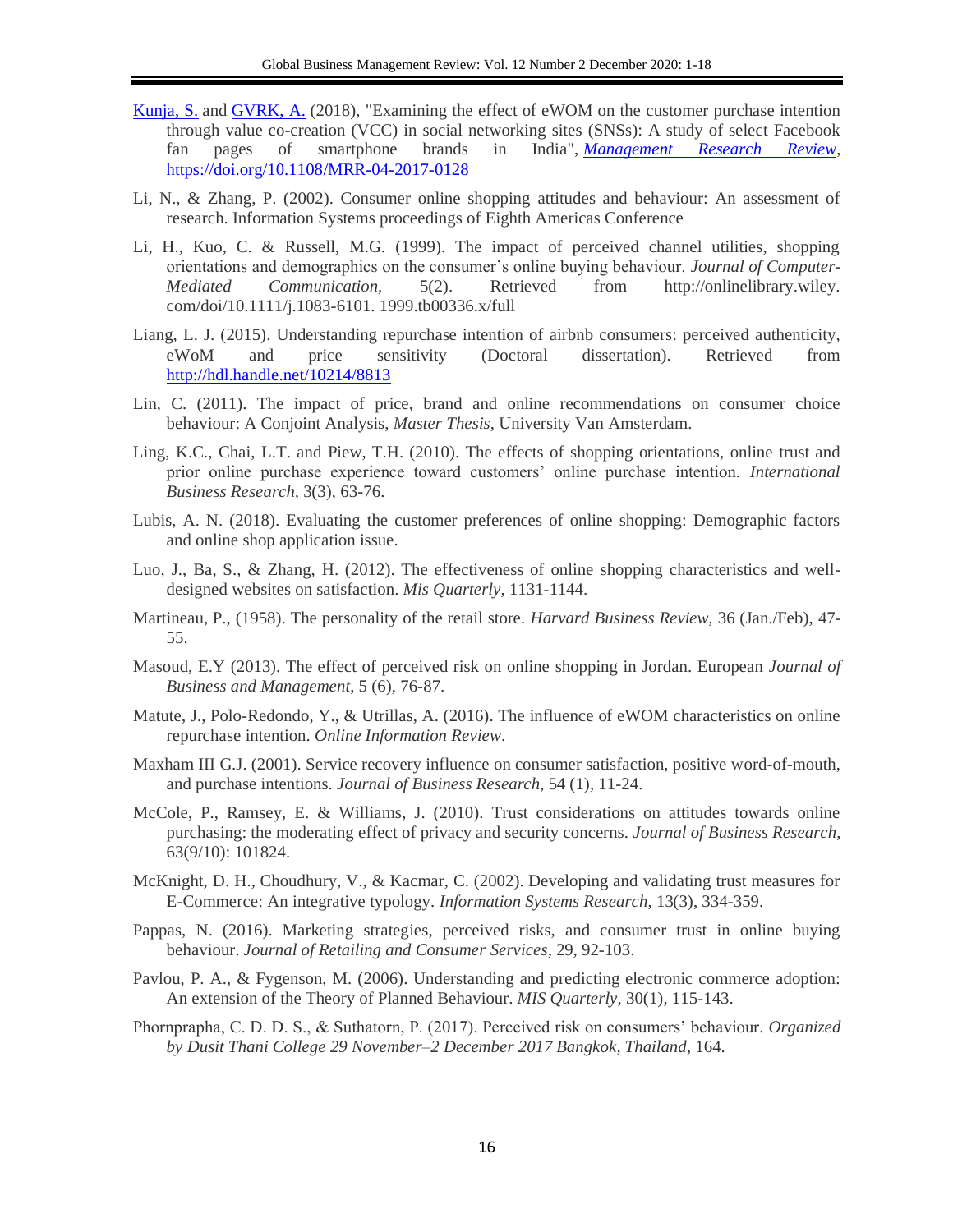- Praharjo, A., & Kusumawati, A. (2016). The impact of electronic word of mouth on repurchase intention mediated by brand loyalty and perceived risk. *South East Asia Journal of Contemporary Business, Economics and Law*, *11*(2), 62-69.
- Preacher, K.J., & Leonardelli, G. J. (1982). Calculation for the Sobel test: An interactive calculation tool for mediation tests. Retrieved from<http://quantpsy.org/sobel/sobel.htm>
- Roy, G., Datta, B., & Basu, R. (2017). Effect of eWOM valence on online retail sales. *Global Business Review*, *18*(1), 198-209.
- Rezaei, S., Amin, M., & Wan Ismail, W. K. (2014). Online repatronage intention: an empirical
- study among Malaysian experienced online shoppers. *International Journal of Retail & Distribution Management*, *42*(5), 390–421.
- Saleh, K. (2017). How much of the world population is online Statistics and trends. Retrieved from <https://www.invespcro.com/blog/world-population-online/>
- Shim, S., Gehrt, K.C. & Lotz, S.L. (2001). Export implications for the Japanese fruit market: fruitspecific lifestyle segments. *International Journal of Retail & Distribution Management*, 29(6), 300-16.
- Tan, S. J. (1999). Strategies for reducing consumers' risk aversion in Internet shopping*. Journal of Consumer Marketing*, 16(2), 163-180.
- Tanadi, T., Samadi, B., & Gharleghi, B. (2015). The impact of perceived risks and perceived benefits to improve an online intention among Generation-Y in Malaysia. *Asian Social Science*, 11(26), 226-237.
- Tata, S.V., Prashar, S., & Gupta, S. (2019). An examination of the role of review valence and review source in varying consumption contexts on purchase decision. *Journal of Retailing and Consumer Service*,<https://doi.org/10.1016/j/jretconser.2019.01.003>
- To W.K.E. & Ho, K.W.K. (2014). Value co-creation and purchase intention in social network sites: The role of electronic Word-of-Mouth and trust – A theoretical analysis. *Computers in Human Behaviour*, 31, 182-189.
- Van der Heijden, H., Verhagen, T., & Creemers, M. (2003). Understanding online purchase intentions: Contributions from technology and trust perspectives. *European Journal of Information Systems,*  12(1), 41-48.
- Van der Heijden, H. & Verhagen, T. (2004). Online store image: conceptual foundations and empirical measurement. *Information & Management*, 41, 609-617.
- Ventre, I., & Kolbe, D. (2020). The Impact of Perceived Usefulness of Online Reviews, Trust and Perceived Risk on Online Purchase Intention in Emerging Markets: A Mexican Perspective. *Journal of International Consumer Marketing*, 1-13.
- Verhagen, T. & van Dolen, W. (2009). Online purchase intentions: a multi-channel store image perspective. *Information & Management*, 46, 77-82.
- Wu, W. Y., Lee, C. L., Fu, C. S., & Wang, H. C. (2014). How can online store layout design and atmosphere influence consumer shopping intention on a website?. *International Journal of Retail & Distribution Management*.
- Wu, W. Y., Ke, C. C., & Nguyen, P. T. (2018). Online shopping behavior in electronic commerce: An integrative model from utilitarian and hedonic perspectives. *International Journal of Entrepreneurship*, *22*(3), 1-16.